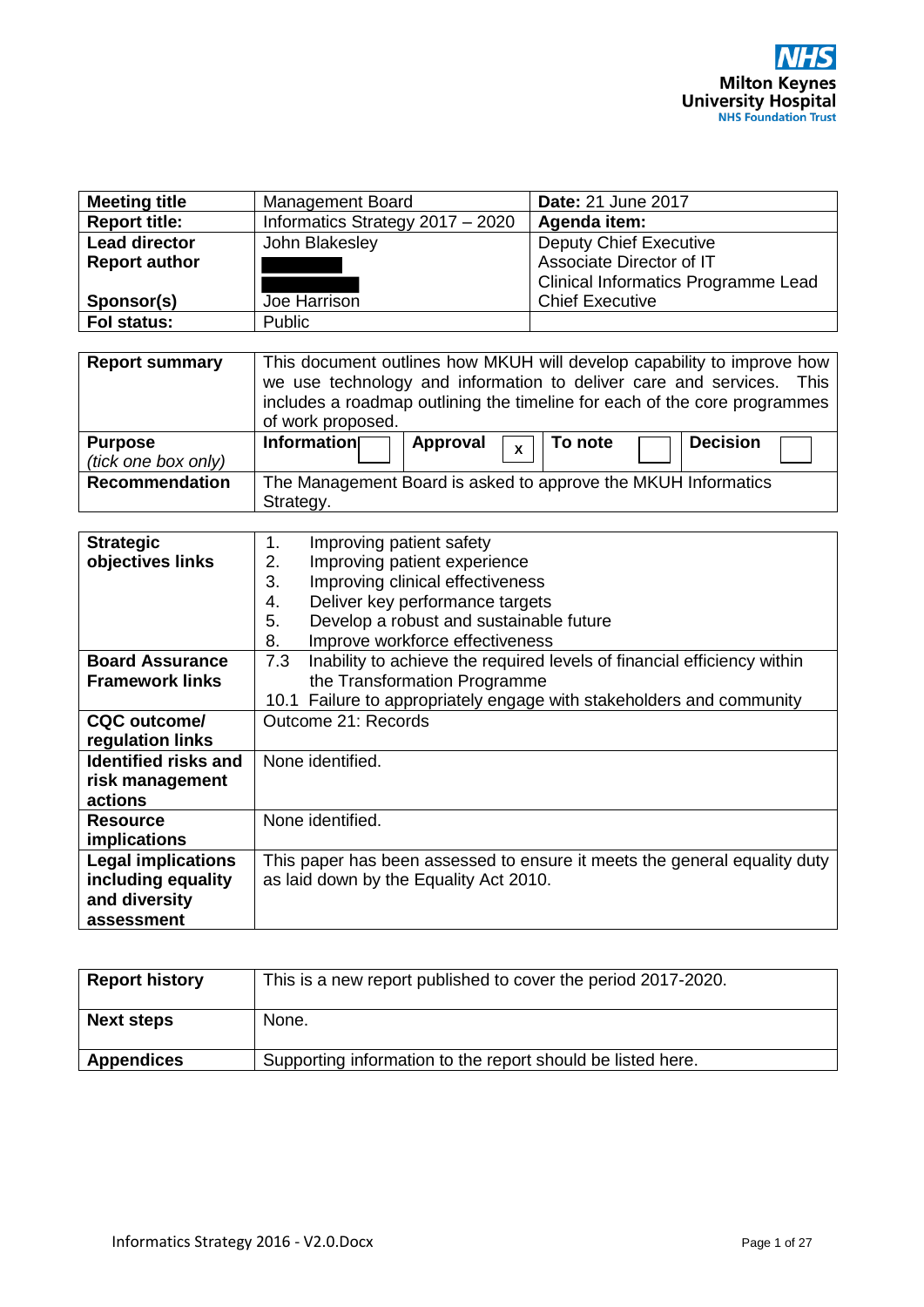

## **Milton Keynes University Hospital NHS Foundation Trust**

## **Informatics Strategy 2017 – 2020**

Version 2.0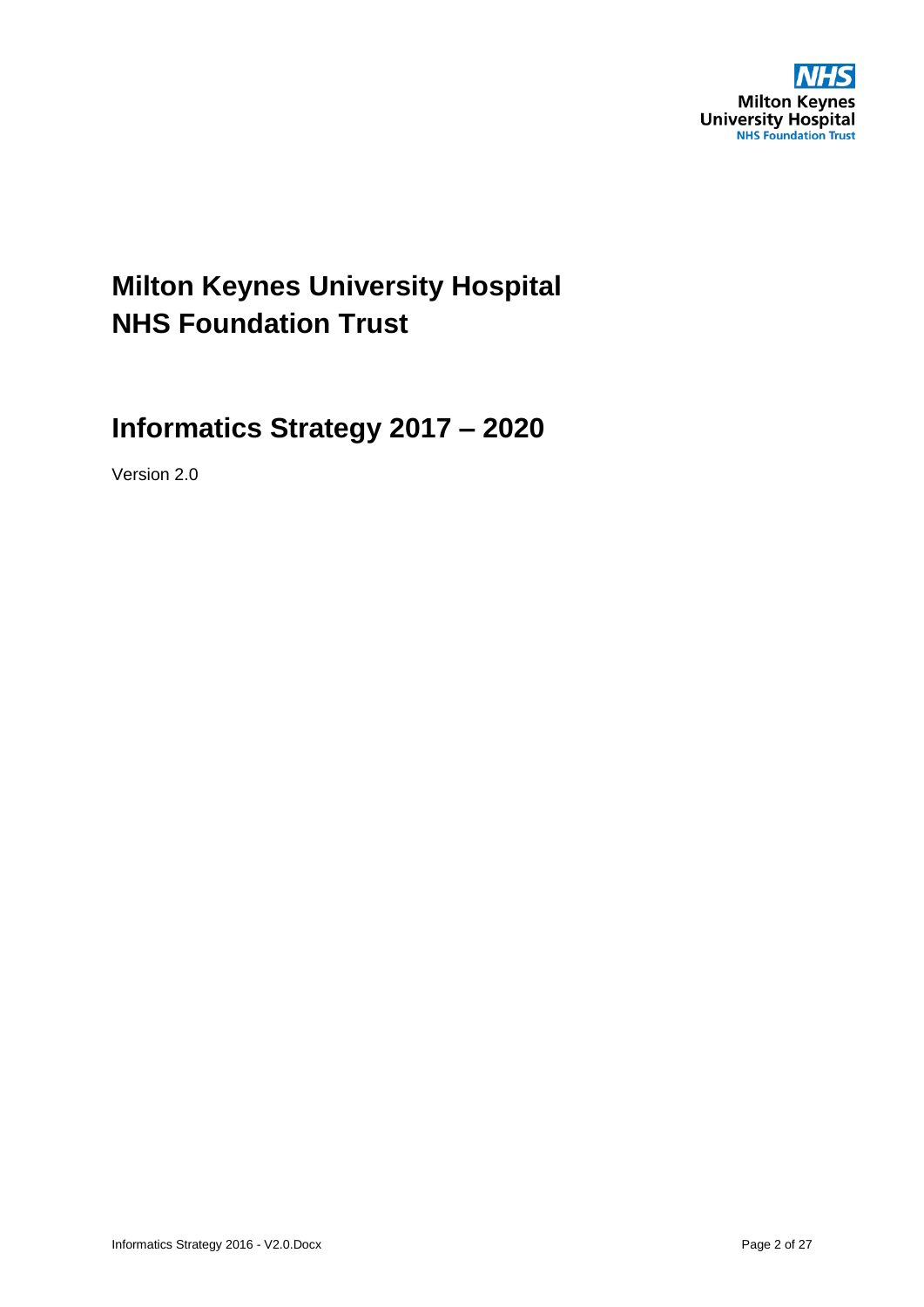

#### **Document Control**

| <b>Role</b>        | <b>Name</b>    | <b>Date</b> | <b>Signature</b> |
|--------------------|----------------|-------------|------------------|
| Senior Responsible | John Blakesley |             |                  |
| Owner              | (Deputy CEO)   |             |                  |

### **Approvals**

| <b>Name</b>                | <b>Date</b> | <b>Version</b> |
|----------------------------|-------------|----------------|
| <b>Executive Directors</b> |             |                |
| <b>Management Board</b>    |             |                |
| <b>Trust Board</b>         |             |                |

#### **Amendments**

| <b>Version</b> | <b>Actioned By</b> | <b>Date</b> | <b>Description</b>                                             |
|----------------|--------------------|-------------|----------------------------------------------------------------|
| 0.1            |                    | 01/07/2016  | Initial document                                               |
| 0.2            |                    | 31/08/2016  | Updated document                                               |
| 0.3            |                    | 24/11/2016  |                                                                |
| 0.4            |                    | 02/12/2016  | Document updated                                               |
| 0.5            |                    | 05/12/2016  |                                                                |
| 0.6            |                    | 19/12/2016  | Technology section updates                                     |
| 0.7            |                    | 21/12/2016  | Updated sections 6 & 7; Reformatted<br>and re-ordered document |
| 0.8            |                    | 07/02/2017  | <b>Technical Updates</b>                                       |
| 0.9            | John Blakesley/    |             | Document review                                                |
| 1.0            | John Blakesley     | 14/03/2017  | General editing                                                |
| 1.1            | John Blakesley     | 22/03/2017  | Document restructure                                           |
| 1.2            | John Blakesley     | 11/04/2017  | General editing                                                |
| 2.0            |                    | 31/05/2017  | Roadmap updated. Published for<br>approval.                    |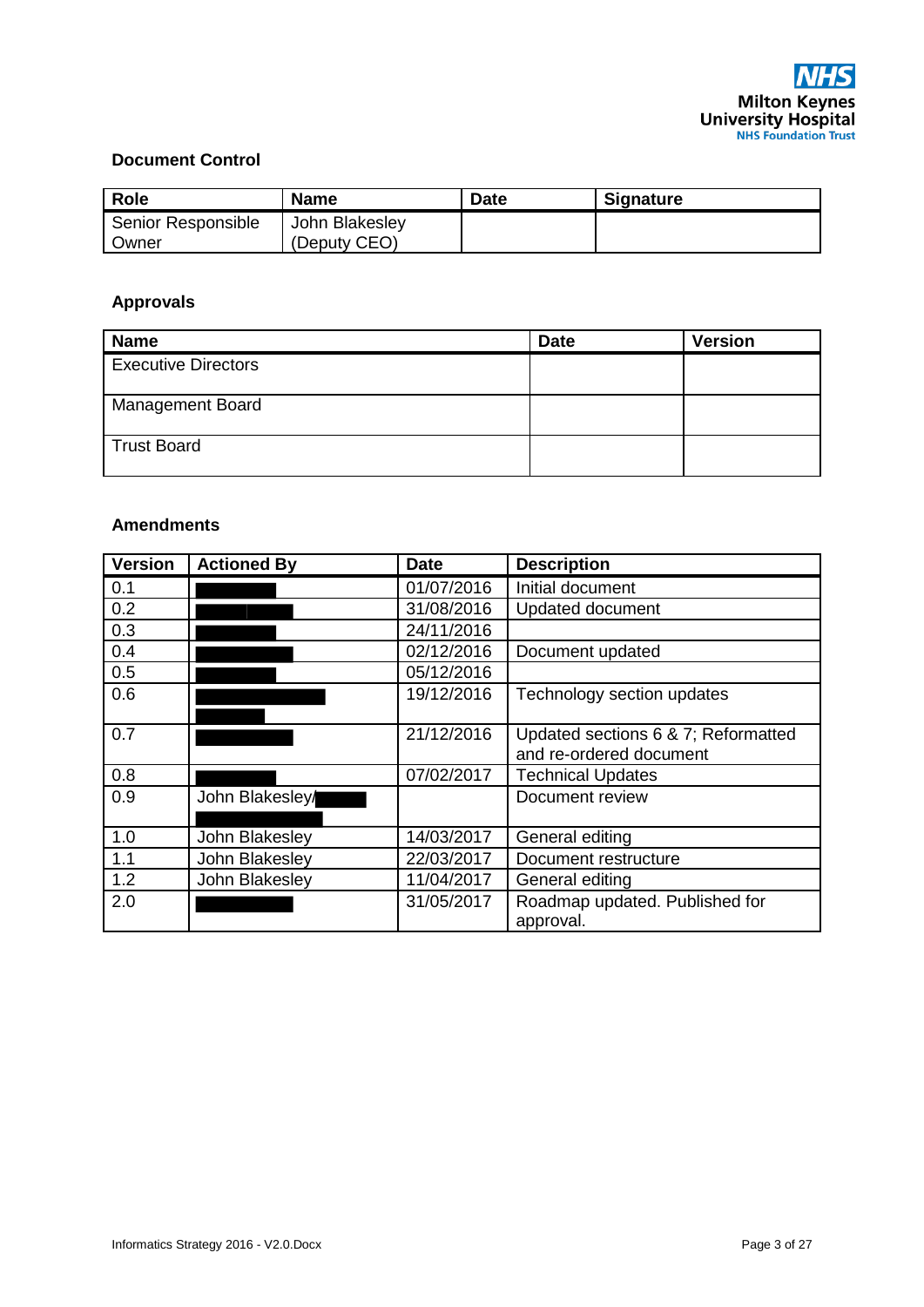# **NHS** Milton Keynes<br>University Hospital

# **Contents**

| 1. |        |  |
|----|--------|--|
| 2. |        |  |
|    | 2.1    |  |
|    | 2.2    |  |
|    | 2.3    |  |
|    | 2.4    |  |
|    |        |  |
|    | 3.1    |  |
|    | 3.1.1  |  |
|    | 3.1.2  |  |
|    | 3.1.3  |  |
|    | 3.1.4  |  |
|    | 3.2    |  |
|    | 3.2.1  |  |
|    | 3.2.2  |  |
|    | 3.2.3  |  |
|    | 3.2.4  |  |
|    | 3.2.5  |  |
|    | 3.2.6  |  |
|    | 3.2.7  |  |
|    | 3.2.8  |  |
|    | 3.2.9  |  |
|    | 3.2.10 |  |
| 4. |        |  |
|    | 4.1    |  |
|    | 4.1.1  |  |
|    | 4.2    |  |
|    | 4.3    |  |
|    | 4.3.1  |  |
|    | 4.3.2  |  |
|    | 4.3.3  |  |
|    | 4.3.4  |  |
|    | 4.4    |  |
|    | 4.4.1  |  |
|    | 4.4.2  |  |
|    | 4.4.3  |  |
|    | 4.4.4  |  |
|    | 4.4.5  |  |
|    | 4.4.6  |  |
|    | 4.5    |  |
|    | 4.5.1  |  |
|    | 4.5.2  |  |
|    |        |  |
|    | 4.5.3  |  |
|    | 4.5.4  |  |
|    | 4.5.5  |  |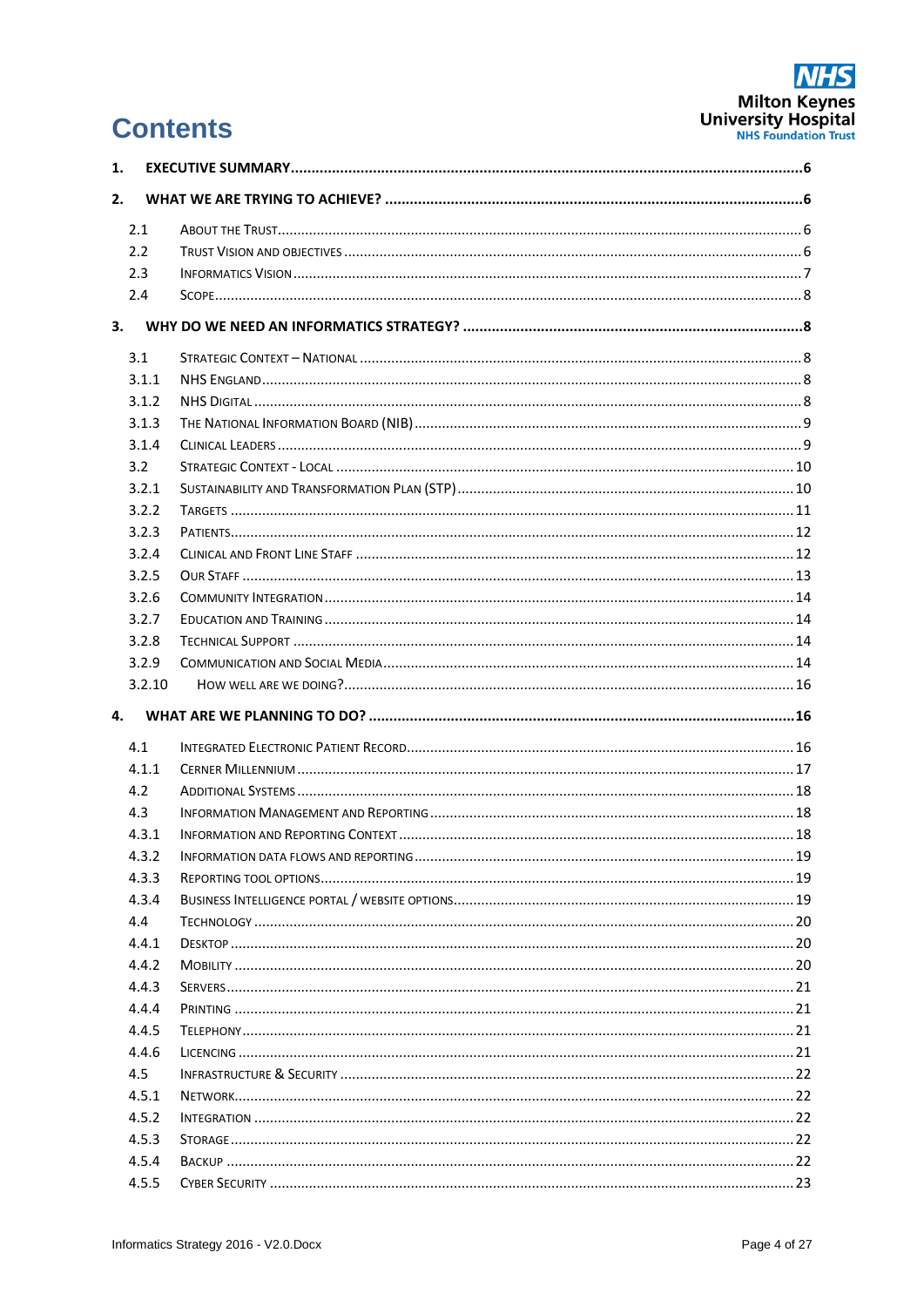

| 5.  |  |
|-----|--|
| 5.1 |  |
| 6.  |  |
| 6.1 |  |
| 6.2 |  |
| 6.3 |  |
|     |  |
|     |  |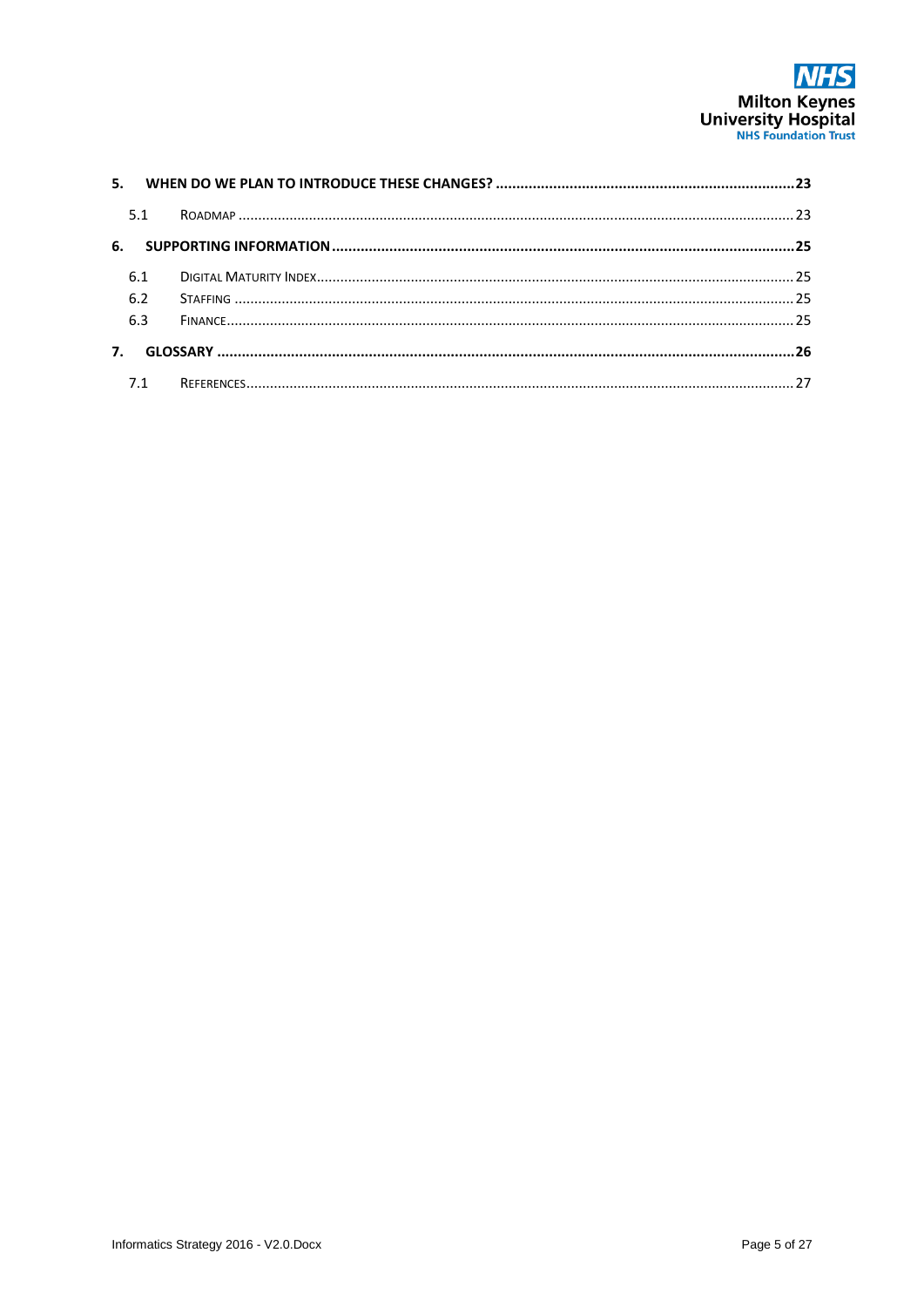

## <span id="page-5-0"></span>**1. Executive Summary**

Information and Technology continues to transform the lives of our patients and staff. The next five years will see that transformation continue, with a number of national strategic documents outlining expectations. This document is divided into four sections (what, why, how and when) and outlines the Trusts Informatics strategy through 2016-2020.

## <span id="page-5-1"></span>**2. What we are trying to achieve?**

## <span id="page-5-2"></span>**2.1 About the Trust**

Milton Keynes University Hospital NHS Foundation Trust provides acute services to a population of circa 300,000 living in Milton Keynes and the surrounding areas. The Trust employs over 3,000 staff and operates primarily from Milton Keynes University Hospital which has 526 beds.

Milton Keynes is one of the fasted growing areas in the UK. In the last year data shows our services provided:

- Over 333,000 outpatient appointments
- 140,000 urgent and emergency care episodes
- 32,200 emergency admissions
- 23,242 elective admissions
- 4,000 births.

Within the local health economy there continues to be significant possibilities for change and opportunity, both nationally and locally, including potential cooperative ventures with neighbouring providers and greater cross boundary working with health and social care providers.

Following an inspection by the Care Quality Commission (CQC), Milton Keynes Hospital has been rated by England's Chief Inspector of Hospitals as ["Good"](http://www.cqc.org.uk/location/RD816) overall.

The rating of Good was awarded to the Trust for being effective, caring, responsive and wellled following an inspection in July 2016.

## <span id="page-5-3"></span>**2.2 Trust Vision and objectives**

Our Trust vision is "to be the healthcare provider of choice, growing with Milton Keynes'. As part of this, our goal is to move from a CQC rating of 'Good' to one of 'Outstanding' for being effective, caring, responsive and well-led.

To support this, the Trust has outlined its 10 strategic objectives, which are: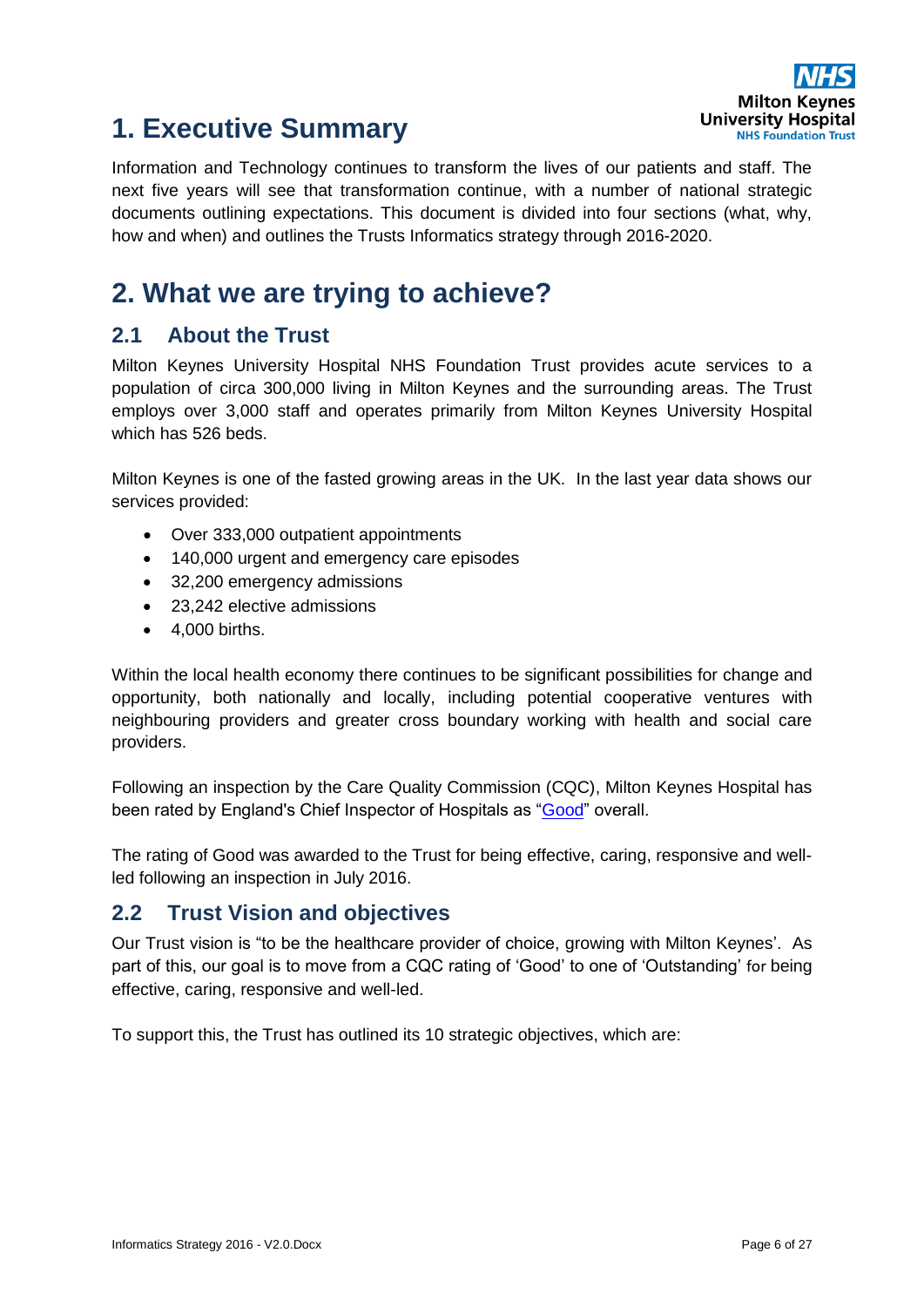



## <span id="page-6-0"></span>**2.3 Informatics Vision**

Through the effective use of data, information, knowledge and technology, our services will be fast and efficient, providing excellent patient care and experience, delivered by wellequipped and well-trained staff and in particular:

Our vision is for all front line staff to have access to information and technology which allows them to work efficiently, safely and provides a better patient experience.

To support this, we will deliver technology and clinically led digital innovations which must:

- be clinically usable, resulting in clinicians being able to enter data electronically in a consistent way at the point of care
- allow staff to find/extract data efficiently to support informed decision making, either at an individual or population level
- integrate to support the interpretation of clinical diagnostic and therapeutic information
- integrate into practice to provide transparent, timely and efficient access to real-time data which is contextually relevant at the point of care or when otherwise needed
- provide a positive and efficient human:computer interface, with the shortest log-on times and the ability to work seamlessly across applications
- support real-time patient management, generating efficiencies, removing waste (materials and time), improving quality, safety and outcomes of care
- support real-time coding, in a way which integrates into the clinical process of recording diagnosis, treatment and outcomes, improving data quality for audit and research as well as more timely and accurate data for payment
- build on information management capabilities, reducing the data collection burden on clinicians, providing clinical reporting and easier auditing with data collected through the process of recording care
- support information sharing across boundaries to further enhance efficiency, care delivery and patient experience
- support new ways of working, including the growing demand for two-way digital dialogue with patients (e.g.: virtual clinics, patient apps which send data to clinicians/records and patient control of aspects of their records)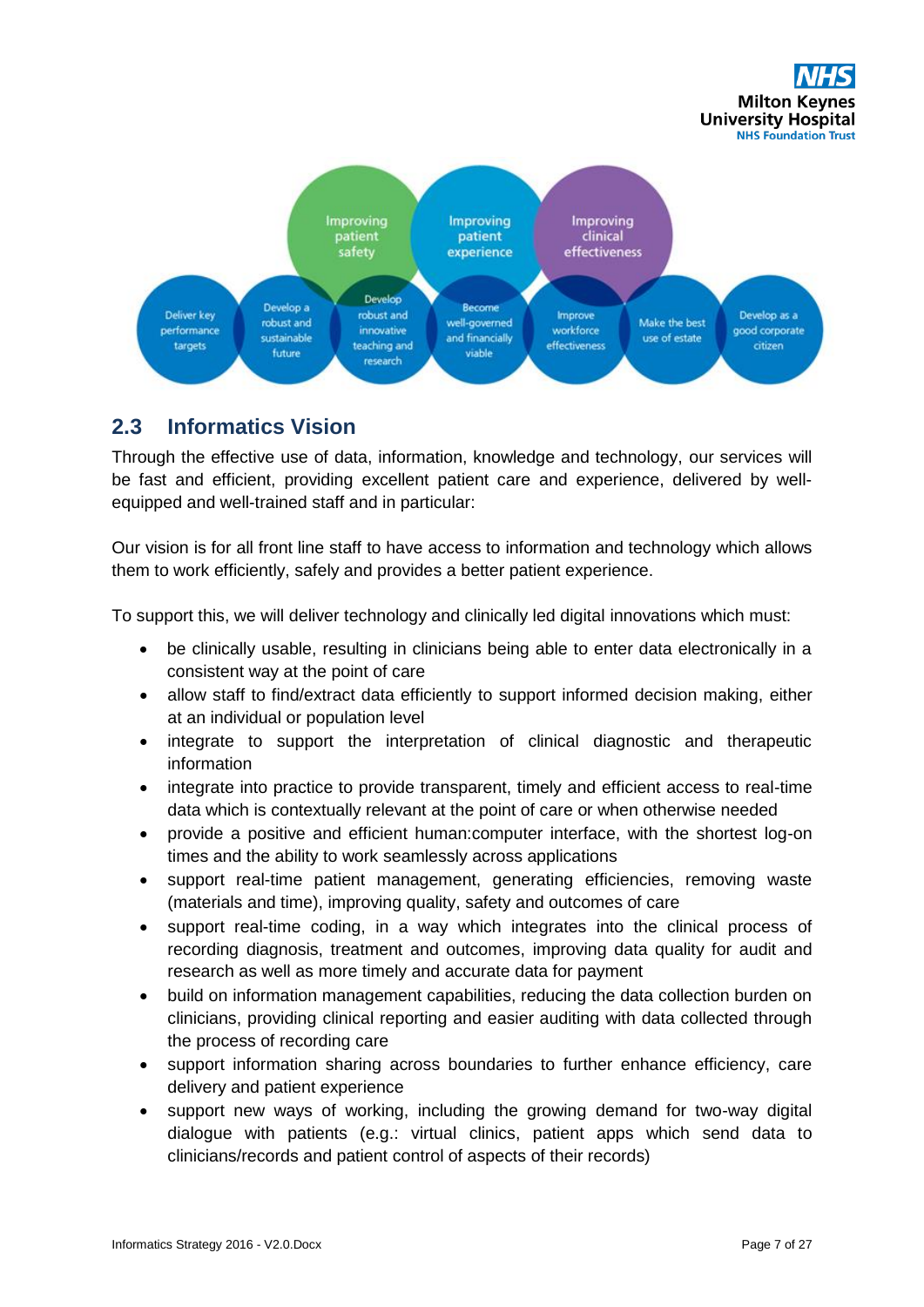

• support clinical standards and best practice.

### <span id="page-7-0"></span>**2.4 Scope**

In an increasingly integrated and digital health and care environment there is a need for this Informatics Strategy to consider both Technology and Information (Performance and Reporting). Clinical Informatics requirements have been integrated into this document and the strategy should also align with other key areas such as Information Governance, Clinical Coding, Data Quality and Human Resources.

## <span id="page-7-1"></span>**3. Why do we need an Informatics Strategy?**

### <span id="page-7-2"></span>**3.1 Strategic Context – National**

National IT strategy over the past 10 years has been based around the National Programme for IT (NPfIT) contractual framework established within NHS Connecting for Health (CfH). CfH procured Electronic Patient Record (EPR) and Picture Archiving and Communication System (PACS) solutions centrally for each region. It's generally agreed that this approach has not delivered all of the expected results. In MKUH we had already deployed PACS and therefore when the NPfIT solution was deployed, very few additional benefits were realised. The then new EPR national systems were only partly deployed and again very few benefits were realised.



### <span id="page-7-3"></span>**3.1.1 NHS England**

Moving forward, in October 2014, NHS England produced The NHS Five Year Forward View articulated why change was needed and what that change might look like.

For IT there are key themes about the integration of Primary and Acute Hospital Care Systems, Urgent Care and Emergency Care as well as out-of-hospital care.

There was a commitment that Electronic Systems would mean that patient care records would become 'paper light' as a minimum, with patients having full access to their records.

## <span id="page-7-4"></span>**3.1.2 NHS Digital**

The Health and Social Care Information Centre, now NHS Digital, published their strategy, Information and Technology for Better Care, in March 2015.

NHS Digital have now taken the lead role in the delivery of change. Their strategy sets out 5 objectives for implementation across health, social care and beyond:

1. Ensuring that every citizen's data is protected

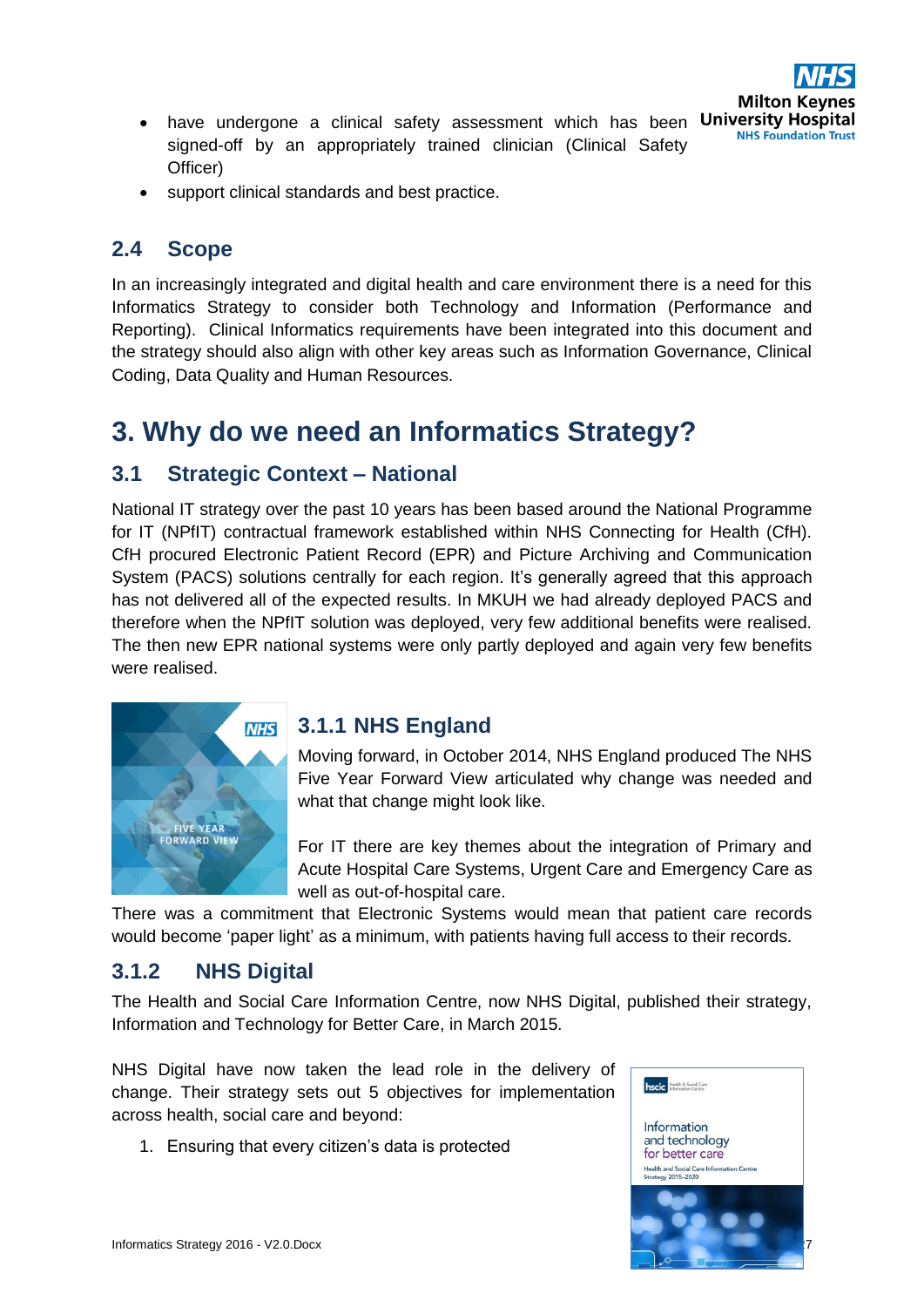

- 2. Establishing shared architecture and standards so everyone benefits University Hospital **NHS Foundation Trust**
- 3. Implementing services that meet national and local needs
- 4. Supporting health and care organisations to get the best from technology, data and information
- 5. Making better use of health and care information.

NHS Digital are starting to mandate the use of strict technical standards within our systems. MKUH will need to ensure that it procures and implements systems that are both mature and allow the flexibility to adapt to these changing requirements.

## <span id="page-8-0"></span>**3.1.3 The National Information Board (NIB)**



The National Information Board (NIB) published Personalised Health and Care 2020 in November 2014.

The document has been adopted as Government policy and sets out the blueprint for using information and technology to transform health and care services.

Rather than centralised contracts and procurement, NIB argues that local organisations are charged with the implementation of

systems consistent with a national set of standards. Standardisation is expected to enable innovation, reduce costs and speed up adoption.

Universal Wi-Fi access is taken for granted and the document also stresses the importance of, for example; strong leadership and the role of Chief Clinical Information Officer (CCIO).

## <span id="page-8-1"></span>**3.1.4 Clinical Leaders**

The clinical professional bodies and Clinical Leaders in NHS England are driving forward the informatics and technology agenda, with a number of key appointments and recently published documents.

The Royal College of Physicians has a dedicated Health Informatics Unit and the Royal College of Surgeons published its strategic priorities for 2015-2019 in which Priority one highlights the need to address unwarranted variations in care through improved use of clinical data.

I-care: Information. **Communication** and Technology in the NHS

October 2013

In October 2013 the Academy of Medical Royal Colleges published i-Care: Information, Communication and Technology in the NHS.



In May 2016, the Chief Nurse for England, Jane Cummings, published Leading Change, Adding Value, a national framework for nurses, midwives and other care professionals across all settings.

This framework is directly aligned to the challenges outlined in the Five Year Forward View and contains 10 key commitments.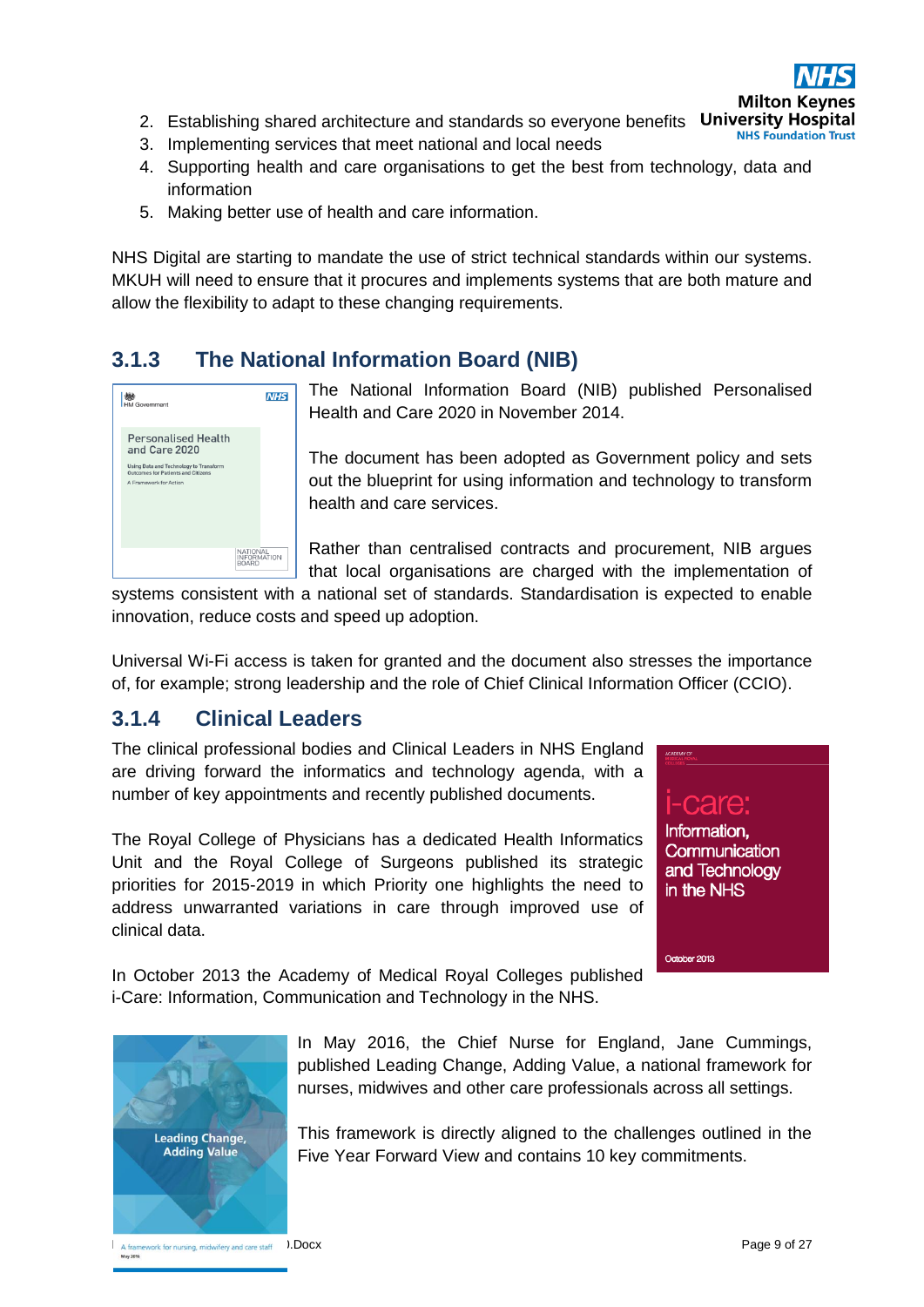

In addition, Dr Robert Wachter was commissioned to conduct a review of the future of NHS Information Systems.

The formal report has recently been published and it is clear that developing clinical informatics leadership both nationally and locally is promoted, as is the close alignment and collaboration between clinicians and Information and Technology professionals.

Partly in response to the report, three key national appointments have been made:

- A senior medical lead as NHS Chief Clinical Information Officer (NHS CCIO)
- An experienced health IT professional as Chief Information Officer (NHS CIO)
- A Director of Digital Experience

Both the NHS CCIO and NHS CIO will report to the National Director – Operations and Information and chair the National Information Board (NIB).

Over recent years, the role of the CCIO has already been developed at MKUH. Nationally both CCIO and CIO networks collaborate both on-line and through events. These new appointments will give greater strategic direction to these roles.

## <span id="page-9-0"></span>**3.2 Strategic Context - Local**

It is clear that in order to deliver the national strategic priorities and to enable clinicians to play their essential role in driving improvement through technology. Some organisational specific systems will need to be modified so that they encourage collaboration across the health and social care community.

## <span id="page-9-1"></span>**3.2.1 Sustainability and Transformation Plan (STP)**

Milton Keynes University Hospital NHS Foundation Trust is part of the Bedford, Luton and Milton Keynes Sustainability and Transformation Plan (BLMK STP). It is recognised and understood that local developments need to align so as to support the delivery of the STP vision. This involves working in partnership with other local NHS organisations and local authorities across the STP to deliver the five priorities agreed by this partnership.

The BLMK STP has identified and agreed five key priorities. These are:

• **Priority 1: Illness prevention and health promotion:** Preventing ill health and promoting good health by giving people the knowledge and ability, individually and through local communities, to manage their own health effectively





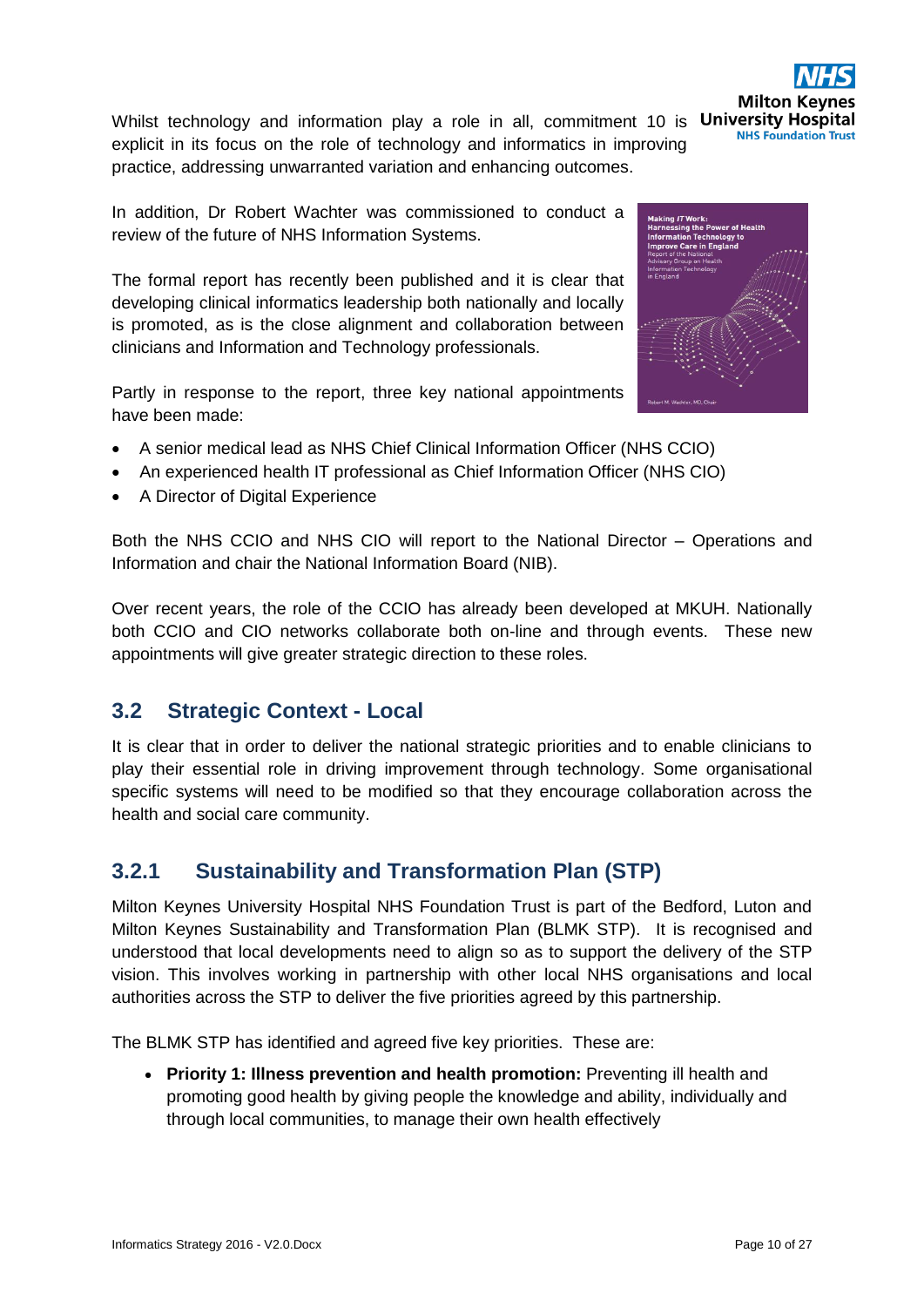

- **Priority 2: Primary, community and social care:** Delivering high quality and resilient primary, community and social care services across Bedfordshire, Luton and Milton Keynes
- **Priority 3: Secondary care:** Delivering high quality and sustainable secondary (hospital) care services across Bedfordshire, Luton and Milton Keynes
- **Priority 4: Digital programme:** Working together to design and deliver a digital programme, maximising the use of information technology to support the delivery of care and services in the community and in primary and secondary care
- **Priority 5: Demand management and commissioning:** Working together to make sure the right services are available in the right place, at the right time for everyone using health and social care in Bedfordshire, Luton and Milton Keynes.

Whilst there is a specific Digital Programme, technology is an underpinning enabler for all of the identified priorities.

As a key enabler, systems within MKUH will need to be extremely agile in order to meet both current needs and also to be able to respond to the emerging New Models of Care. Systems need to support paperless processes which work cross-site and cross organisation in a range of health and care settings.

The Trust has already signed an agreement to deliver an Electronic Patient Record solution from Cerner and as part of that initiative has agreed to deliver modules such as the Health Information Exchange, which will be facilitate sharing of records across organisational boundaries. Until these systems are in place, the Trust may look to implement tactical solutions to share records.

## <span id="page-10-0"></span>**3.2.2 Targets**

There have been a number of targets set by the Department of Health for the NHS to move towards being paperless. The most recent guidelines set out in the NHS Five Year Forward View, presents an overarching objective of harnessing the information revolution to make the NHS paperless by 2020. This vision was encompassed in the National Information Board's Personalised Health and Care 2020 Framework.

In 2016 the government commissioned a review of NHS IT by Dr Robert Wachter. In his report he advises that 2020 is unrealistic for some NHS Trusts and recommends that this target should be relaxed to 2023 to allow those Trusts further behind to catch up.

For the purpose of this target, the Department of Health further defined 'paperless' as:

- everyone who wishes will be able to get online access to their own health records held by their GP
- adoption of paperless referrals instead of sending a letter to the hospital when referring a patient to hospital, the GP can send an email instead (through the ereferral system)
- clear plans in place to enable secure linking of these electronic health and care records wherever they are held, so there is as complete a record as possible of the care someone receives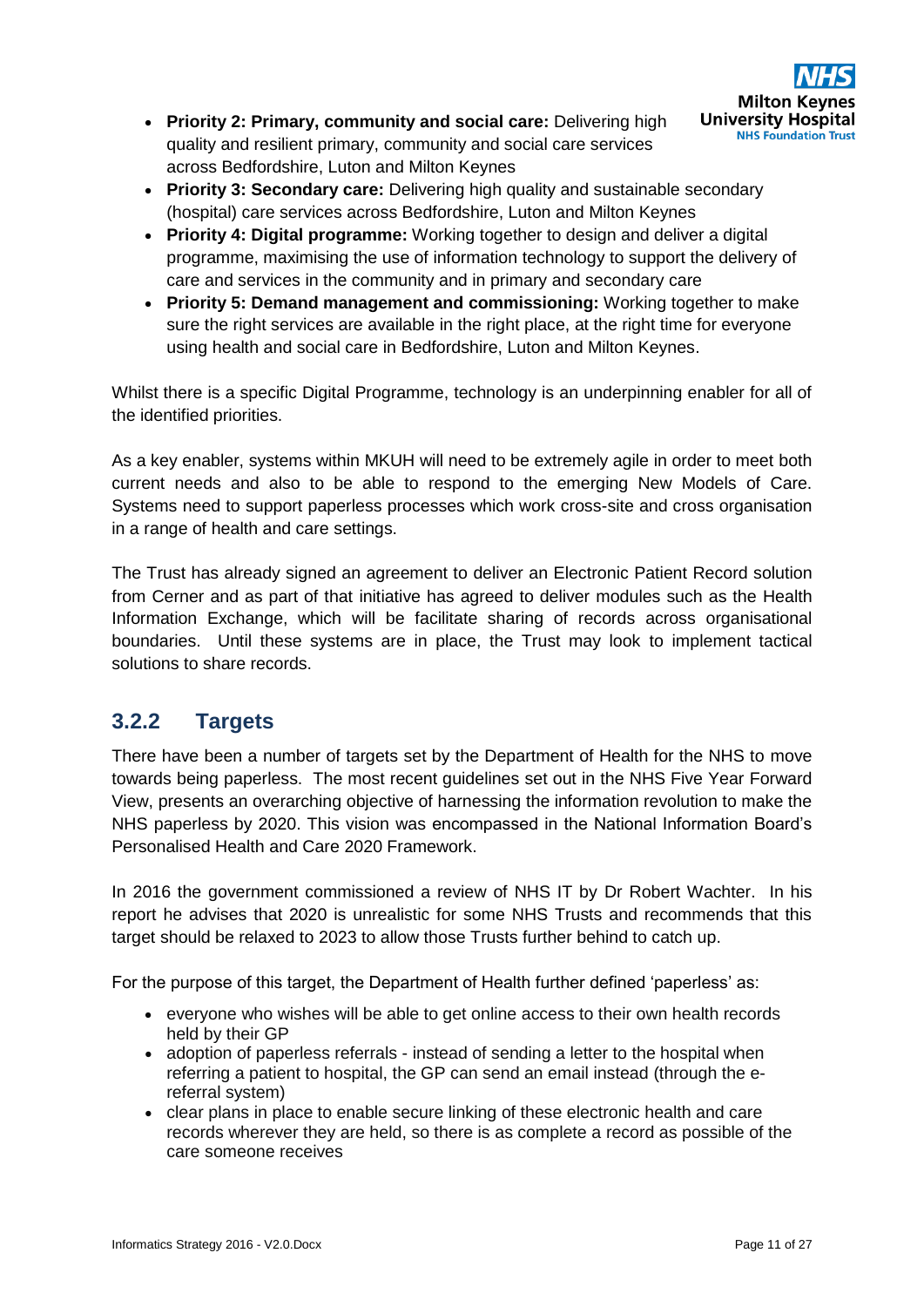

- clear plans in place for those records to be able to follow individuals, with their consent, to any part of the NHS or social care system
- digital information to be fully available across NHS and social care services, barring any individual opt outs.

This strategy aims to deliver a paperless clinical record within these timescales.

## <span id="page-11-0"></span>**3.2.3 Patients**

All patients will be able to access their healthcare records, to enable them to be active partners in their own care.

This will be enabled through:

- a Patient Portal which will allow patients to:
	- o View and manage their own appointments
	- o Access their test results, letters and key record information
- providing a choice of how to receive appointment reminders (such as text or email message)
- the ability to send self-measured clinical data electronically to their clinician (for example, a diabetic patient sending their blood sugars to their diabetic nurse specialist)
- the ability to make use of telemedicine and virtual clinics where clinically appropriate

This will help ensure that our patients are confident they are receiving the best care which is built around their individual needs.

## <span id="page-11-1"></span>**3.2.4 Clinical and Front Line Staff**

Every day, information is collected, managed, used and shared. High quality, safe patient care depends on this. The flow of information needs to be fast and accurate; Technology plays a vital role in ensuring the right information gets to the right person at the right time.

Working collaboratively will develop our understanding of where managing information in a new way will create value, including the use of timely information to improve diagnosis, prognosis, treatment decisions and outcomes.

Our vision is for all front line staff to have access to information and technology which allows them to work efficiently, safely and provides a better patient experience.

Areas of clinical priority are the:

- Roll-out of electronic patient records and support for:
	- o integrated electronic documentation and document management
	- o Medications Management (electronic prescribing and administration records)
	- $\circ$  Diagnostics requesting and results reporting
	- o patient monitoring and early warning systems for inpatients
	- o patient monitoring and early detection for outpatients with long-term conditions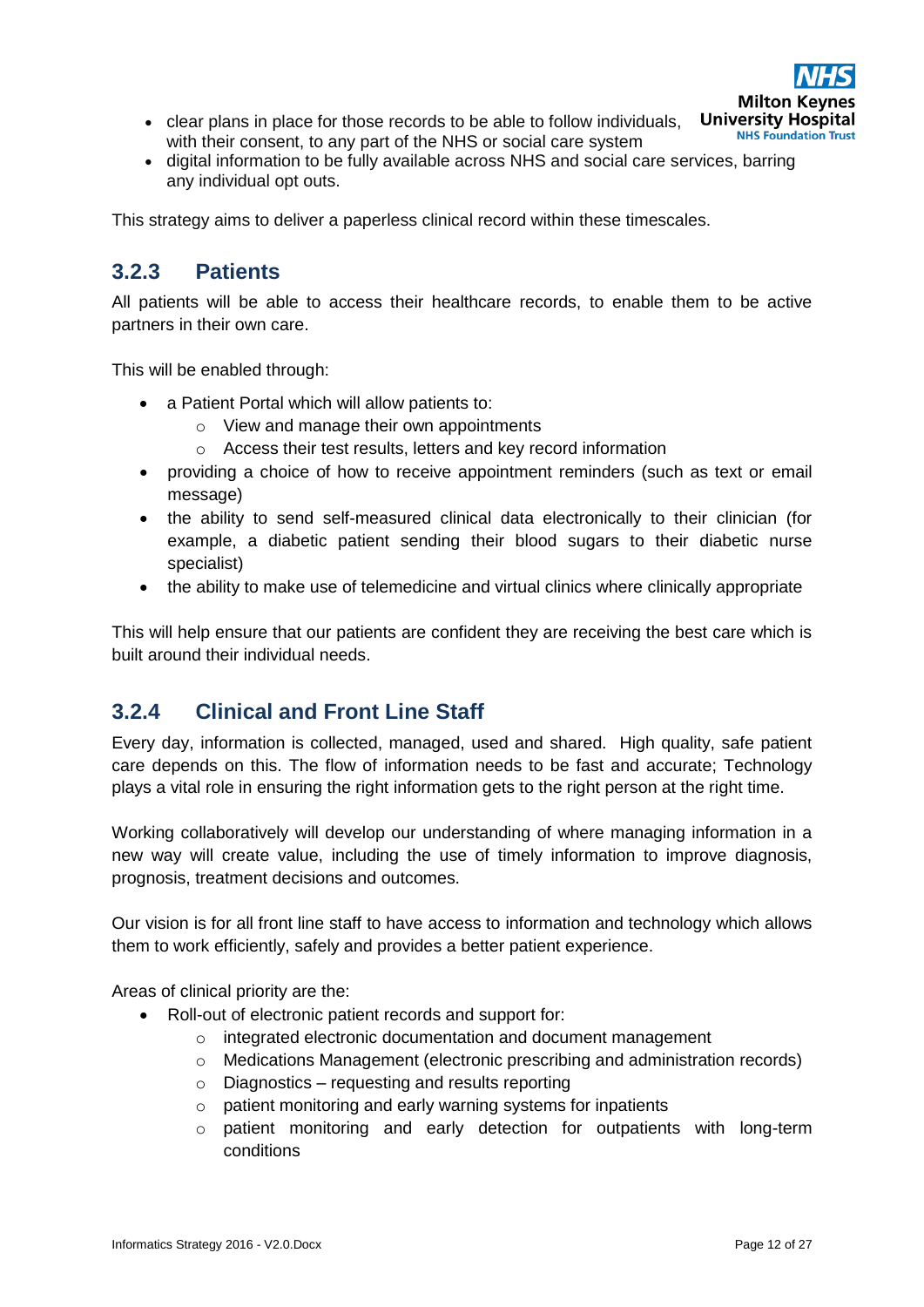

**Milton Kev** 

- o patient referral and pathway management, including options University Hospital **NHS Foundation Trust** to replace face-to-face consultations
- Updating of digital competencies and technical skills of the clinical workforce.
- Upgraded hardware and support for secure and rapid access to systems and information including fast and secure logon
- Safe information sharing, including cross organisational communications, for example, with primary care, other secondary care organisations, social care, patients and carers.

Strong multi-professional clinical informatics leadership will promote and support:

- Clinical collaboration with others (e.g. IT, Information Governance (IG), HR, Education and others) to ensure MKUH develops:
	- o clinically appropriate digital solutions
	- $\circ$  a mechanism for evaluating/approving 3<sup>rd</sup> party clinical apps for use by staff and patients
	- o appropriate and robust clinical risk assessments of new technology
	- o relevant, effective and timely systems training
	- $\circ$  a digitally enabled clinical workforce (which includes digital professionalism on and off-line)
- Development of professional strategies to address the triple aims of the Five Year Forward View by increasing our shared understanding of how managing information in new ways will:
	- o create value
	- o improve diagnosis, prognosis and treatment decisions
	- o improve outcomes for patients
- The use of technology and safe information sharing as a default position
- Clinical input to all design and solution decisions
- Clinical participation in user acceptance testing for all clinical information systems
- Change management/transformation to implement new ways of working.

### <span id="page-12-0"></span>**3.2.5 Our Staff**

It is not just hospital based, front-line clinical staff who will be enabled to work more efficiently through innovative use of technology. Our strategy is to provide the appropriate technology for all of our staff. For example:

- Our recruitment process will become largely paperless from start to finish through the increased use of on-line forms. For example; ABC HR (starter/change/leaver) forms are already on line.
- Community and social care based staff will be able to work as part of an integrated team, around the individuals they are caring for, with technology including networks that 'iust works'.
- Technical solutions will be implemented to manage support services more efficiently, making better use of our resources such as portering and housekeeping staff.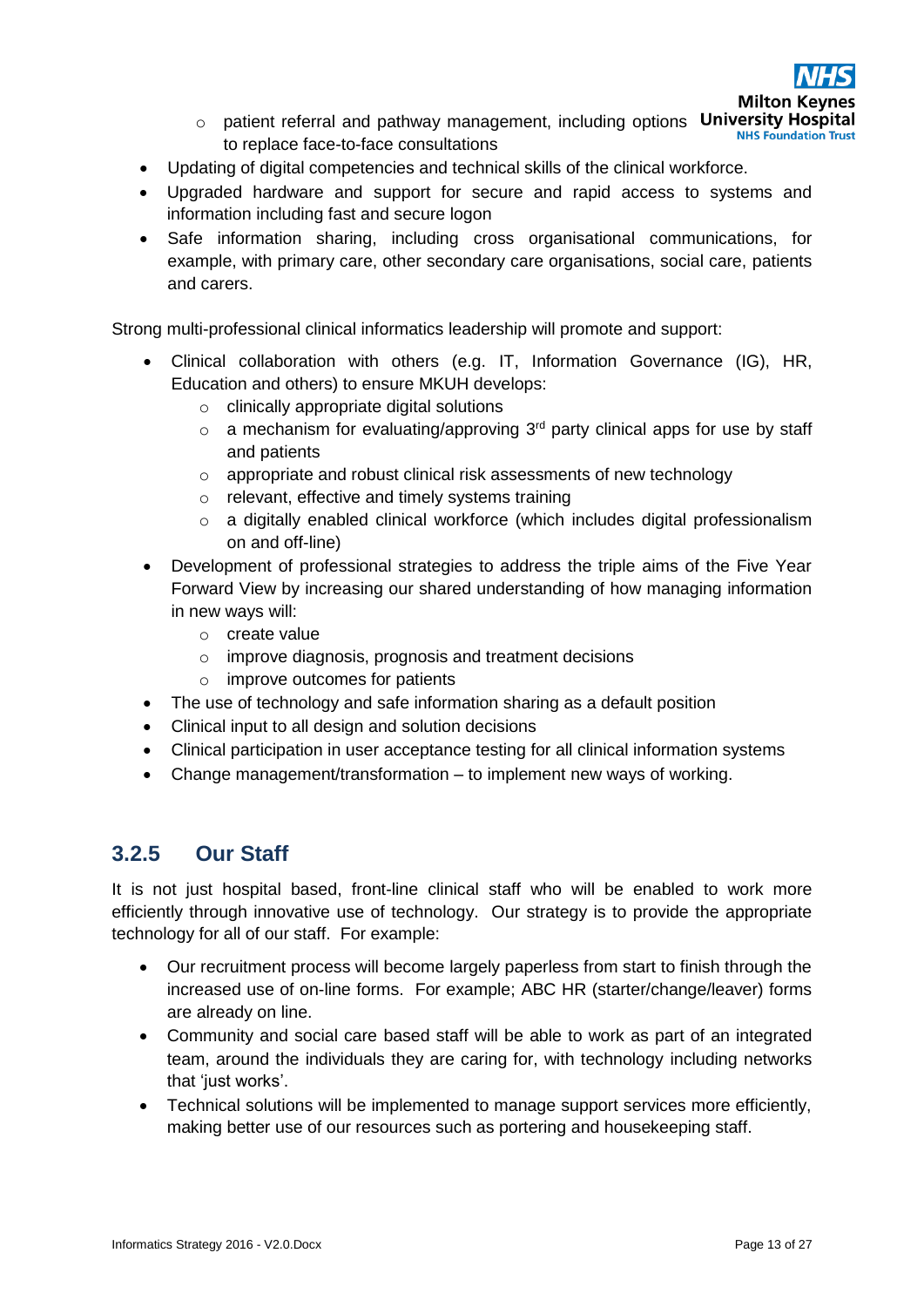

## <span id="page-13-0"></span>**3.2.6 Community Integration**

Technology needs to be agile and able to respond to changes in the way health and care services are provided. This will include the ability to use technology to respond to and support greater community integration across health and social care. This may emerge as an outcome of the STP and as new models of care are identified, e.g. Multispecialty Community Provider (MCP), Accountable Care Organisations (ACO) or a larger scale Primary and Acute Care System (PACS).

## <span id="page-13-1"></span>**3.2.7 Education and Training**

The Trust became a University Hospital in 2015, partnered with the University of Buckingham Medical School (UBMS), and it has quickly developed a reputation for innovation. Technology will be a key factor in helping us to build on this reputation, integrating digital innovation with student learning to attract and retain the very best students and staff.

We already use technology to live-stream lectures by national and internationally acclaimed experts. We are also working on how we can use technology such as web-ex to stream our local lecture theatre sessions to a wider audience, either live or recorded for later viewing.

Other requirements will be the enhancement of audio-visual technology, for example in the Simulation Suite. We will also develop other innovations into how we train, for example, live video streaming of theatre procedures, multi-disciplinary team meetings and case conferences, making efficient use of our resources whilst enhancing the learning experience.

## <span id="page-13-2"></span>**3.2.8 Technical Support**

With the rapid growth of and reliance of technology to support the delivery of health and care services, there will be a need to consider how users will be supported. This will need to support users and system usage through the 24 hour period.

## <span id="page-13-3"></span>**3.2.9 Communication and Social Media**

Whilst communications is not directly an IT responsibility, IT is a key enabler. For example, patients and staff are increasingly communicating on-line and there is a requirement to review how we support this safely and effectively. This includes how we communicate internally with our staff safely and securely and how we provide technology solutions for online collaboration. It also includes how we communicate externally, with our patients, local population, prospective employees and local stakeholders.

Key projects will be the development of our Trust website and our internal intranet. We will also develop our mobile communication capability.

In addition, we are progressing with other projects to improve clinical communications and support the STP through:

• The development of electronic GP communications to move beyond email. This will see the introduction of messaging which will enable us to send clinical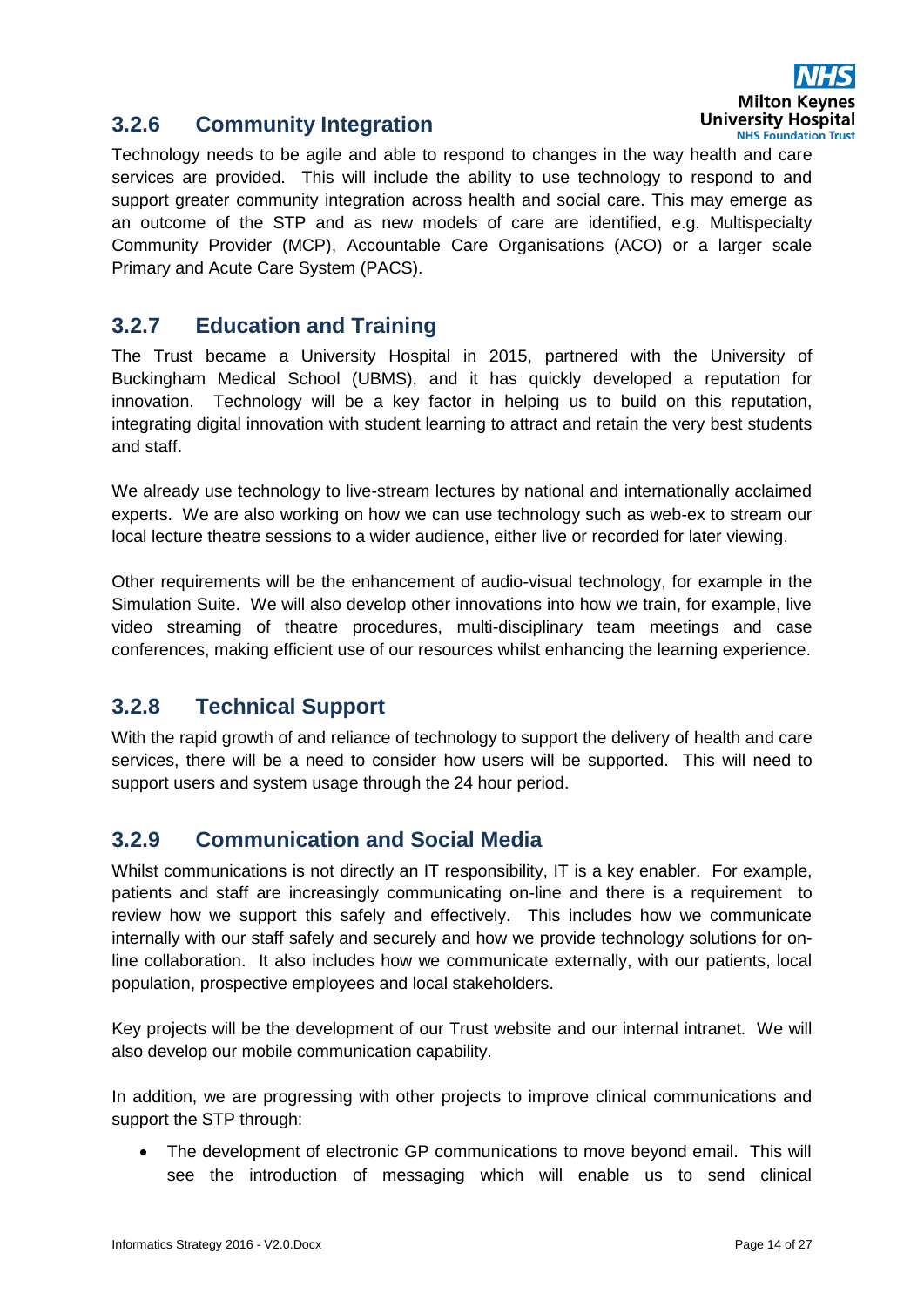correspondence messages (e.g. clinic and discharge letters) direct University Hospital **NHS Foundation Trust** into the GP systems in a timely and consistent manner.

We also have an opportunity to use technology to build our social engagement within the local community and to extend our reach to attract, recruit and retain the best staff. A survey, published in August 2016 reveals that on-line profiling is also becoming more prevalent:

**[Third of employers have turned down candidates because of their social media profile](http://www2.cipd.co.uk/pm/peoplemanagement/b/weblog/archive/2016/08/19/third-of-employers-have-turned-down-candidates-because-of-their-social-media-profile.aspx) – Marianne [Calnan](http://www2.cipd.co.uk/pm/peoplemanagement/b/weblog/archive/2016/08/19/third-of-employers-have-turned-down-candidates-because-of-their-social-media-profile.aspx)**

- Over 56% of UK employers admitted that a candidates on-line profile actively influences hiring decisions, consulting sites such as Twitter, LinkedIn and Facebook
- About 36% said they had declined to interview or rejected a candidate post-interview after checking their social media profile
- Around 65% had done a general google search on prospective employees
- 28% of job seekers said their view of an organisation was influenced by what they read on websites such as Glassdoor – they were less likely to apply if they formed an unfavourable impression.

This suggests a significant opportunity with regards to recruitment. Most NHS organisations advertise through NHS Jobs. Increasingly, it is not just employers who are seeking a good cultural fit, this is becoming increasingly important for job seekers. The NHS Jobs website is not intended to promote Milton Keynes as a great place to work and there is an opportunity for us to consider how we might utilise on-line social networking sites to build our 'employer brand' as well as proactively point potential employees to our career opportunities.

In summary, both employees and employers are looking for a good cultural fit and are turning to on-line profiling to help their decision making. External 'employer brand' is really significant when it comes to attracting talent and we need to ensure we enable our recruiting staff to leverage new technology to attract the best and reduce our vacancy rates.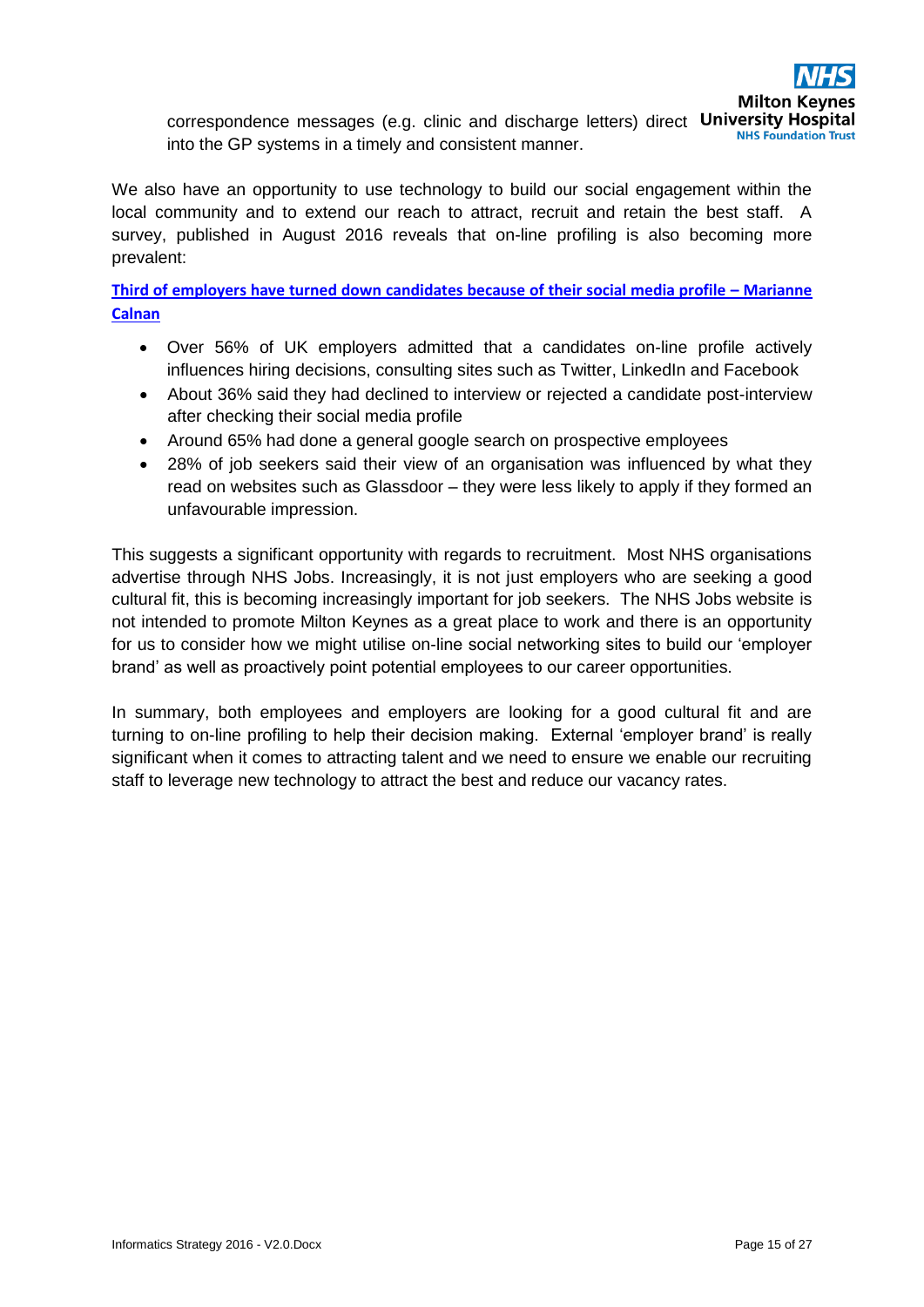## <span id="page-15-0"></span>**3.3 How well are we doing?**



#### **Strengths**

Track record local innovation in technology Diversity of skills within the team Growing ability to deliver technology which works Developing clinical leadership within informatics.

#### **Weaknesses**

Some hard to recuit areas

Patchy intergration accross systems

uncertain funding to continue investing technology that is up to date

Some systems are becomming obsolete

|                                                                                                              | <b>SWOT</b> |                                                                                  |                                                                         |
|--------------------------------------------------------------------------------------------------------------|-------------|----------------------------------------------------------------------------------|-------------------------------------------------------------------------|
|                                                                                                              |             |                                                                                  |                                                                         |
| <b>Opportunities</b>                                                                                         |             |                                                                                  | <b>Threats</b>                                                          |
| Streamline existing systems and increase integration<br>Harness digital technology to provide real-time data |             |                                                                                  | Indecision at system level that delays decisions on<br>solution deliver |
| Develop shared records to support the redesign care<br>delivery                                              |             | Competition from the private sector offering<br>enhanced opportunities for staff |                                                                         |
| Empower a wide range of staff to work in a different<br>ways                                                 |             |                                                                                  | Capital funding may become hard to secure for<br>innovation.            |
| STP - Disrupt existing ways of working to deliver<br>change that spans organisational boundaries.            |             |                                                                                  |                                                                         |

## <span id="page-15-1"></span>**4. What are we planning to do?**

## <span id="page-15-2"></span>**4.1 Integrated Electronic Patient Record**

Our goal is for all services to be part of an integrated electronic patient record by 2023. This will be comprised of a core EPR system (Cerner Millennium), supplemented by a streamlined group of other specialist systems, including:

- The Summary Care Record Service (national system)
- The Child Protection Information Service (national system)
- Local Social Care Record
- Picture Archiving and Communication System (PACS)
- Specialised clinical systems (for example, Aria for Chemotherapy or Unisoft for Endoscopy)
- Operating room systems (for example, endoscopy stacks).

In order to create an integrated EPR, the Trust will need to evaluate all current systems to agree how there functionality will be replicated going forward.

Those systems which need to be retained must be capable of a two-way interface with Cerner Millennium. Those which cannot achieve this will need to be replaced.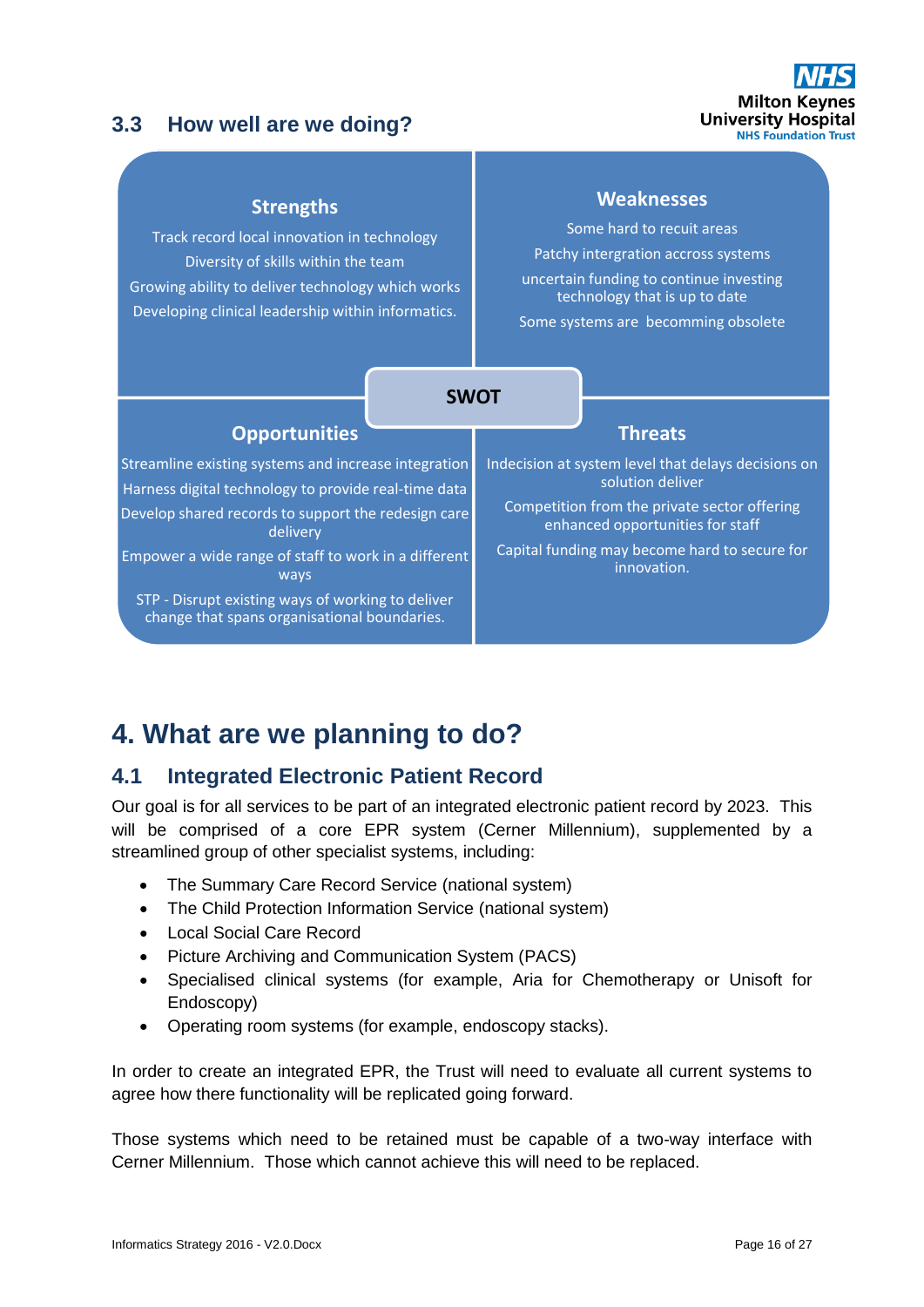

Our core clinical information systems will be complimented by the provision University Hospital of technology and reporting systems to provide us with the analytics needed

to constantly drive quality improvement, give assurance we are meeting quality targets and that we are meeting the needs of the local population.

## <span id="page-16-0"></span>**4.1.1 Cerner Millennium**

In 2014 the Trust signed a contract with Cerner to implement core modules of the Millennium EPR. In 2015 as part of Phase A the Trust migrated the existing national Cerner Millennium system away from the NPfIT hosted platform, to a Cerner hosted platform. In early 2016 the Trust then upgraded their core software to provide an updated platform for further developments.

During 2016 through to late 2019, The Trust will focus on delivering significant additions to the core EPR. These will be split into two main phases (phases B and C).

#### **Phase B will run through to early 2018 and will deliver:**

- 1. PAS enhancements
- 2. FirstNet for the Accident & Emergency Department
- 3. Maternity System
- 4. Full Order Communications
- 5. Electronic Prescribing and Medication Administration (ePMA, Adult inpatients)
- 6. Clinical Documentation (Adult inpatients)
- 7. Device Integration for vital signs
- 8. A 'Business Continuity ' back up system (724)
- 9. Health Information Exchange (HIE)

In addition, the Trust has purchased the licence for Cerner's MPage development toolkit, which will allow the Trust to build its own localised views, forms and dashboards.

#### **Phase C will then run through to late 2019 and will deliver:**

- 1. Theatre Enhancements (Pre-op & Recovery)
- 2. Anaesthetics Module
- 3. Critical Care (+ further device Integration)
- 4. Clinical Documentation (Paediatrics)
- 5. ePMA (Paediatrics)

This will provide the ability for all healthcare professionals to have access to context relevant information when needed and ensure that all appropriate clinicians can electronically request tests and investigations and share results as relevant for patient care.

Once Phase C is implemented in late 2019 the focus will be on developing the system further locally to deliver against the Trusts paperless by 2023 vision.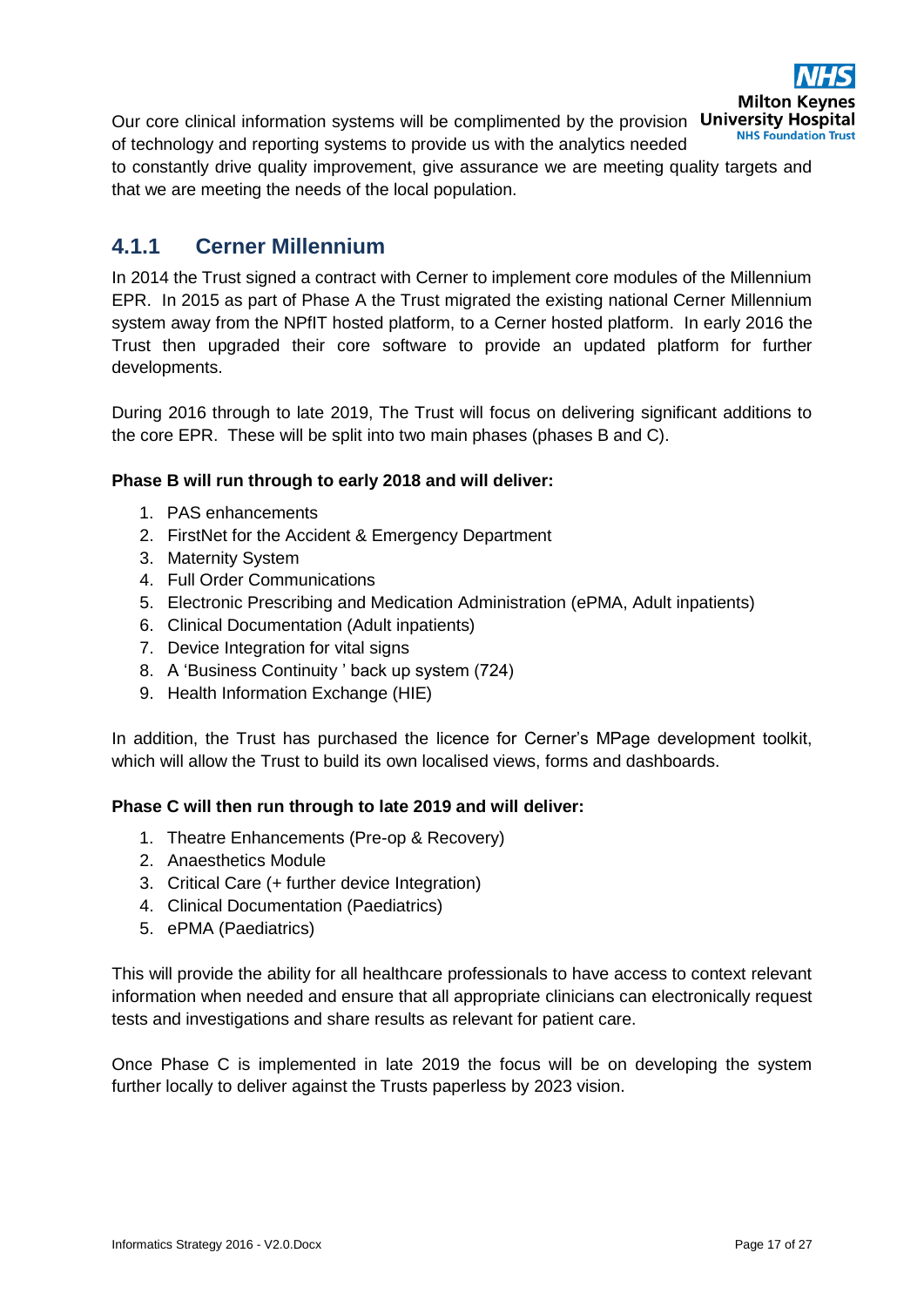

## <span id="page-17-0"></span>**4.2 Additional Systems**

As the role of technology becomes more prevalent, there is a need to develop capability for clinical data integration. Whilst this is a highly technical piece of work, there is a more practical stage required, which is the need to review the existing governance process to ensure that:

- We are progressing towards our goal of streamlining the number of systems in the Trust, assimilating functions into existing systems and checking first if we can provide newly required functions before procuring additional systems
- We prevent/mitigate the risks of silo projects and that no individual or department buys a system that connects to the Trust network, without first checking against the Trust strategy and roadmap, via the IT department
- Where assimilation is not possible and new systems are introduced, those systems must be interfaced at a system level to ensure maximum integration and efficiency.

Work has already been undertaken to identify the systems currently in use and to validate the information about those systems (e.g.: contractual information, users, data flows and whether or not it could be replaced by EPR).

The current list of systems and/or databases in the Trust exceeds 150, used either to support business or clinical functions. This includes local systems that are either in-house or procured systems/databases, regional/shared systems and databases, national systems and databases and ad-hoc systems and databases, some of which we use for defined durations (for example, for the life of a research project).

Once the validation is complete it will be possible to identify:

- Those systems which are already (or will become) redundant
- Systems which could potentially be replaced
- Systems which need to be maintained either for full use or as a 'read only' (for historical information).

Retaining for historical information reduces the need for significant and risky data migration when data quality may not always be assured, but may reduce the benefits of retiring the system until such time the historical information is no longer required.

Once the dataset is complete it will be aligned to the Trust Roadmap (Section 11).

## <span id="page-17-1"></span>**4.3 Information Management and Reporting**

### <span id="page-17-2"></span>**4.3.1 Information and Reporting Context**

The provision of business critical data, information and performance reports have evolved immensely in recent times, with the development of new online tools and steadily improving data quality.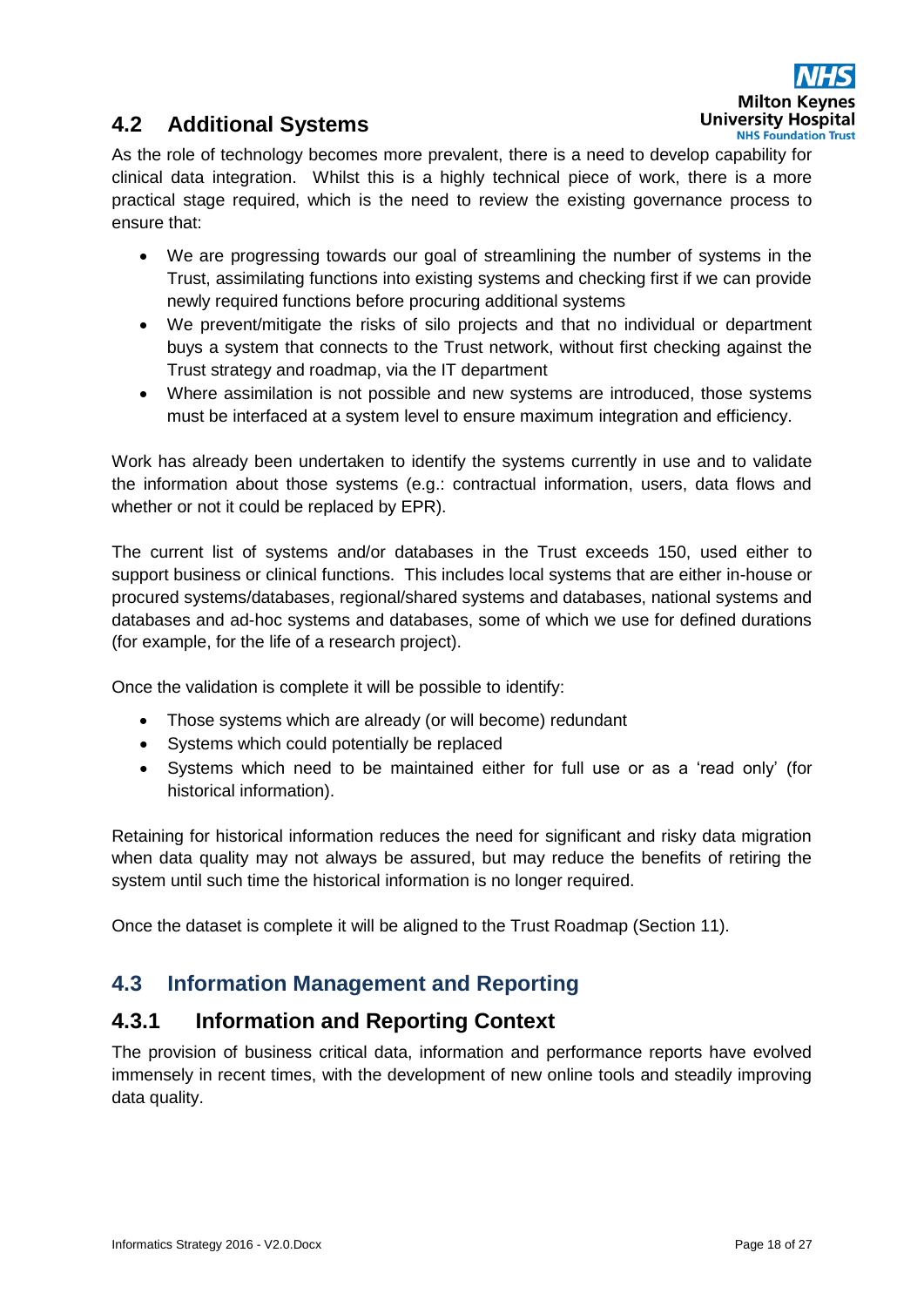Over the last few years these developments have largely been delivered University Hospital using existing in-house resources, technology and information and with little or no investment in information management or business intelligence (BI).

Now investment is needed to ensure that the Trust has data and information to use as a focal point to support process re-design for both business and clinical decision making.

There are three broad areas:

- 1. Information and data flows this is the flow of information through multiple systems and back to the user
- 2. Reporting tools the tools used to visualise data and analysis to aid effective decision making
- 3. Business intelligence portal this is a way of distributing reports to all those who need them.

## <span id="page-18-0"></span>**4.3.2 Information data flows and reporting**

Our goal is to centralise all of the reporting from a single data warehouse (the BI reporting data warehouse). In addition, the Cerner Power insight Enterprise Data Warehouse (PIEDW) has reached end of life and needs replacing. This will to accomplished throuogh the new generation Cerner toolset (using Tableau) as well as a direct link to the EPR data tables where real-time data reporting is operationally necessary.

Reporting has moved from traditional paginated reports to dashboards and scorecards which allows users to 'drill-through' from the organisational level to the lowest granular) often patient) level.

The direction of travel will be to use the native reporting tools built into SQL Server 2016 supported by products such as Power BI. This allows for both generic and affordable reporting for all areas of data that the Trust holds and ensures that there is a ready trained and skilled workforce that can be recruited as required.

There is a need to distribute information and reports in a user-friendly manner to achieve maximum usability and effectiveness. There is a need for a one-stop solution for all information needs, but one which can be customised and targeted based on user needs and profiles. There are several options available, detailed below.

## <span id="page-18-1"></span>**4.3.3 Reporting tool options**

Selecting an appropriate technology depends on various characteristics including volumes of data, adaptability and integration with other systems, visualisation ability, drill-ability, cost and capability of users in the organisation.

## <span id="page-18-2"></span>**4.3.4 Business Intelligence portal / website options**

The Business Intelligence portal will be the one-stop solution for all information for users across the Trust. The site will be hosted on the Trust intranet and will contain dashboards, scorecards, reports and also serve as a self-service information tool. The tool can be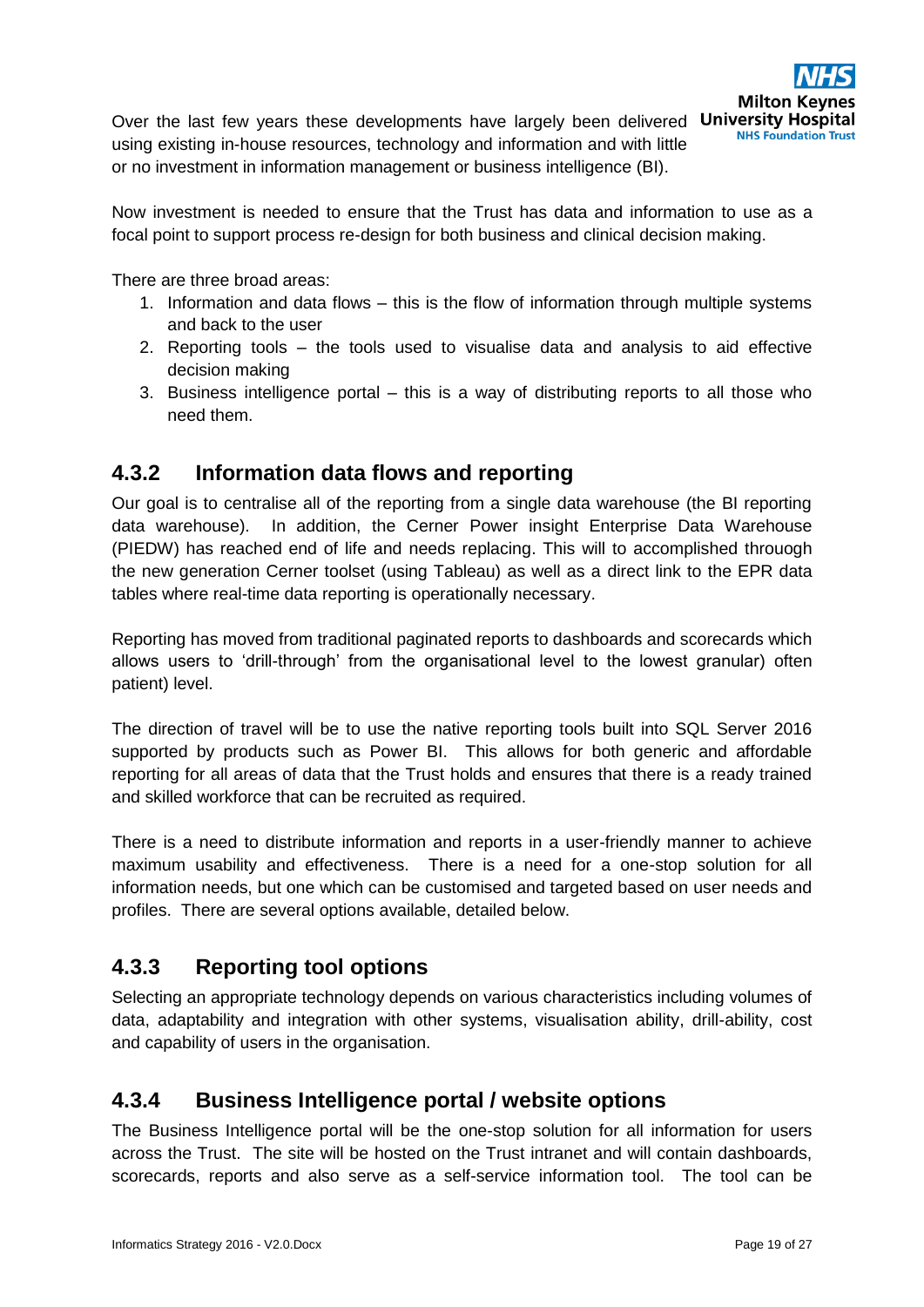

customised to individual user groups and will be focused on and aligned to University Hospital user groups. The user will be able to interact with the site and store their favourites. The Trust already has invested in earlier versions of SharePoint and proposes to continue this investment over time.

## <span id="page-19-0"></span>**4.4 Technology**

### <span id="page-19-1"></span>**4.4.1 Desktop**

In order to compliment the current Microsoft licencing agreement and make best use of modern technology, the Trust is moving to a Windows 10 "Evergreen" desktop environment. This will provide the Trust with a significantly improved security layer, whilst providing more functionality, particularly for remote workers. We will also take advantage of improvement to centrally managed and deployed software, allowing the IT department to be more agile and efficient.

The Trust has made use of the DoH licencing for Microsoft Office products, but this will be migrated over time to allow the Trust to makes use of supported software and integrate with other providers using industry standard tools. For low intensity users the Trust will continue to utilise Open Source software where it make economic sense and integration issues can be overcome.

During the lifetime of this strategy a decision will be made on the desirability of moving to cloud based solutions such as Microsoft Office 365.

A Persistent desktop (with Tap and Go) for some clinical users will be piloted in the calendar year 2017 with a decision to be rolled out to a wider group of clinicians to be made.

The Trust has invested in its Exchange email servers, completing its migration to Exchange 2016. The Trust still needs to meet the national requirements of running email platforms so as to comply with the last security and encryption standards and will look to complete this as soon as possible.

## <span id="page-19-2"></span>**4.4.2 Mobility**

Mobile technology enables our staff to work effectively wherever they are as part of developing an agile and mobile workforce. The Trust has invested in new switchboard technology that will be able to support home working in tandem with the new VPN solutions.

We will also look to improve the mobility of staff further through investment in remote access, 'always on' VPN technology and upgrades of Outlook Web Access.

A key project in support of this mobility is already progressing is the introduction of Cisco Jabber, which will:

- enable continuous mobile reception across the site.
- enable conference/video calling to become the norm in the Trust
- support timely care and improve staff collaboration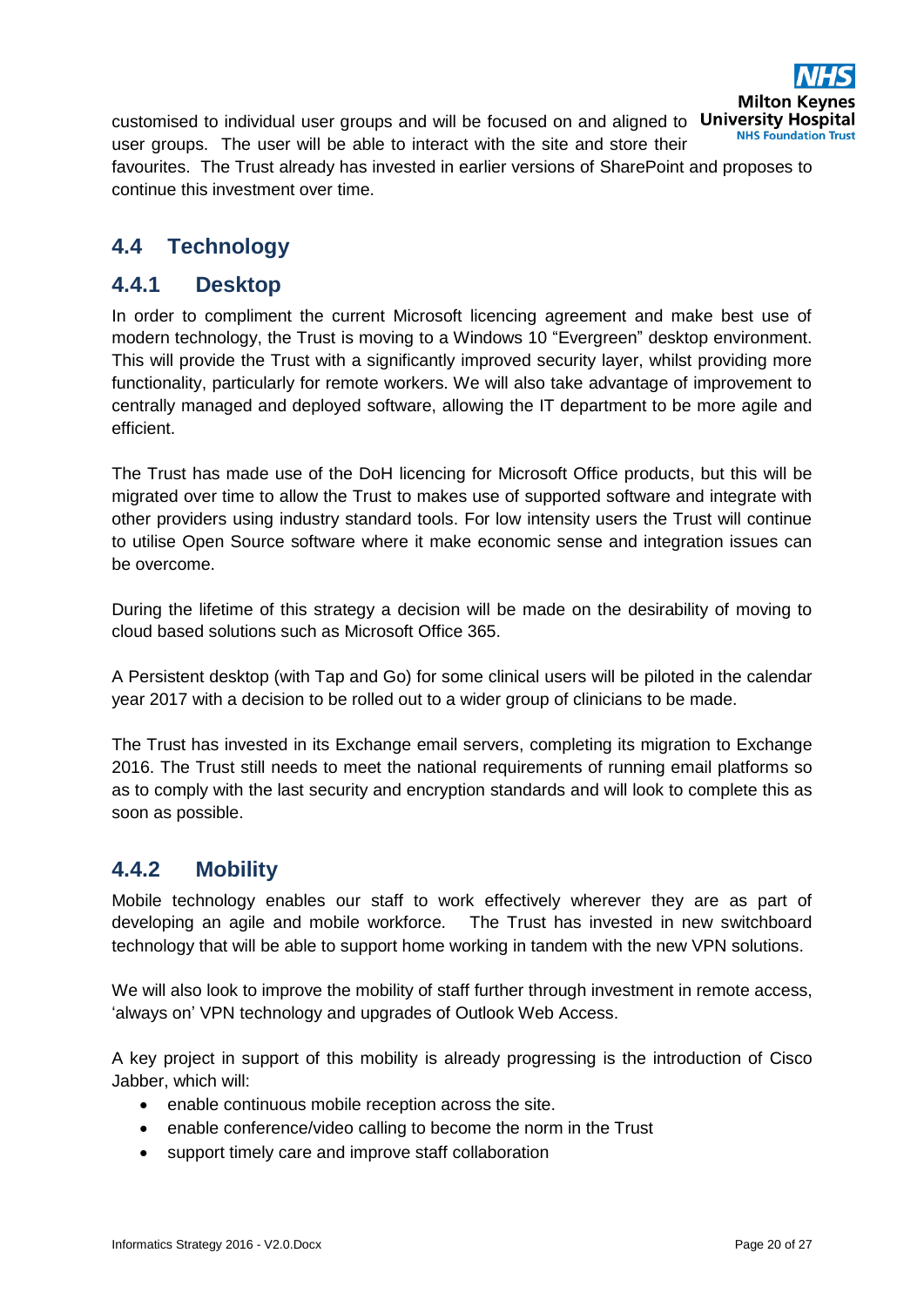It is anticipated that Jabber will be fully operational in 2017.



There will be a programme to introduce more mobile workstations to support the introduction of EPR and the use of EPR compatible devices is also being explored where this would support staff who are highly mobile.

## <span id="page-20-0"></span>**4.4.3 Servers**

The Trust has approximately 350 servers, with 60% being 'virtual' and a number of externally supported servers in our computer rooms for example for PACS and Pathology. It's anticipated that the trend of virtualisation will continue and we will ensure that sufficient storage and compute is available to support business requirements.

There is a concerted effort to migrate server operating systems towards current versions, so as to reduce the cyber security risk. In the future assessment of Cyber Risk is a key part of all CQC inspections.

The Trust has started to invest in cloud based infrastructure and will look to extend this where needed to meet user requirements. This will allow the Trust to make an informed decision as to whether to solutions should be locally or cloud based.

## <span id="page-20-1"></span>**4.4.4 Printing**

The Trust has recently exited a managed service contract for printing. This has been replaced by a Trust IT lead solution with HP standardisation throughout.

Centralised printing will however be explored in conjunction with STP colleagues for high volume distributions such as EPR outpatient letters.

## <span id="page-20-2"></span>**4.4.5 Telephony**

The Trust has deployed Cisco Call Manager, which has been a significant success with 2000+ extension in use. In addition to this, other services, such as video/audio conferencing, Interactive Voice Response (IVR) have been made available. The Trust will need to ensure continued investment, to maintain a supported platform. Opportunities to be investigated remain, such as conferencing control services, Session Initiated Protocol (SIP) calling for B2B and remote workers. We intend to offer support for video calling services to and from other healthcare providers.

## <span id="page-20-3"></span>**4.4.6 Licencing**

The Trust will need to make some significant decisions over the next few years in regards to Microsoft licencing. Licencing currently includes Windows clients, Office 2010 and SQL 2008. In 2015 the Trust entered an Enterprise Agreement (EA) with Microsoft to cover Client Access Licences on an ongoing basis, but this excludes Office and SQL.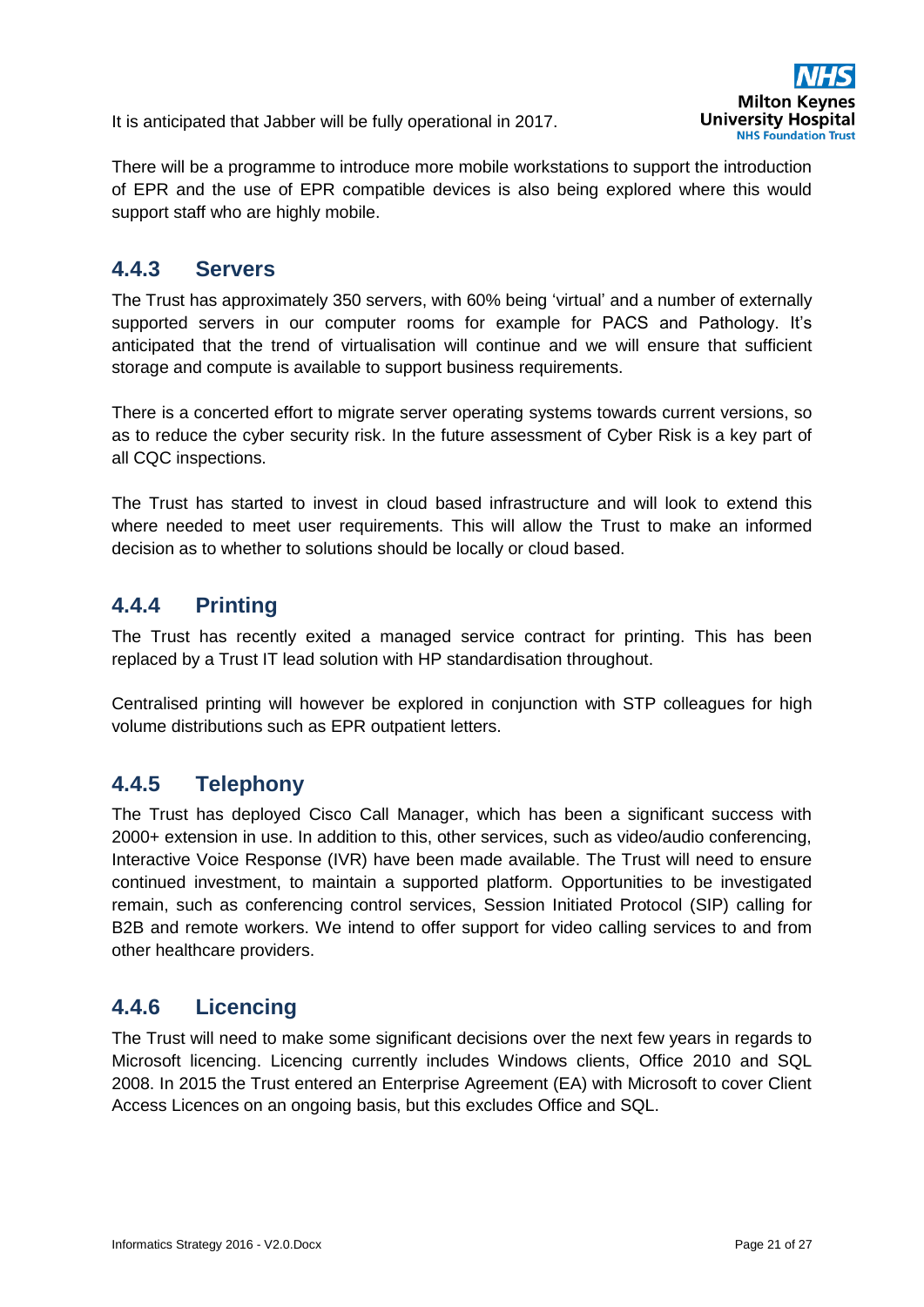

## <span id="page-21-0"></span>**4.5 Infrastructure & Security**

## <span id="page-21-1"></span>**4.5.1 Network**

The Trust completely replaced its network, including LAN, wireless and phone systems in 2014, procuring Cisco equipment in all areas. Significant bandwidth was added to allow for growth over the next 5-7 years.

The Trust took the opportunity to provide free public Wi-Fi to staff, patients and visitors and is now looking to improve the Wi-Fi density including outside coverage.

NHS Digital have announced that the N3 contract will not be renewed in its current form, but rather transitioned to a new service, Health and Social Care Network (HSCN). The Trust has committed to re-providing this service.

With MKUH having a significant presence off site, as well as increased demand from smaller sites and remote workers, we will ensure suitable connectivity with "always-on" VPN and RDS services to be available in 2017.

## <span id="page-21-2"></span>**4.5.2 Integration**

The Trust's Integration Engine (TIE) is Mirth Connect, which has been in place since 2010. The number of interfaces continues to grow annual with more systems being able to integrate via HL7. It's anticipated that this trend will continue as EPR development allows for more enriched clinical integration. e.g. inbound documents, inbound modification of EPR data from downstream systems.

Although an Open Source platform, the Trust runs Mirth Connect on 2 x E2000 Enterprise appliances and purchases annual support from Mirth Corp. Mirth Corp has recently been purchased itself, by NextGen Healthcare, an EHR provider.

As part of the EPR programme, each existing clinical IT system will be reviewed. Any system that is required to remain outside of core EPR should be integrated with it, looking to achieve full 2-way data exchange.

## <span id="page-21-3"></span>**4.5.3 Storage**

The Trust currently has a NetApp metro cluster, which provides campus wide resilience. Growth has been significant and as well investment, the IT department are also using deduplication to better manage capacity. As the requirements continue to increase, we are looking towards cloud provision as a possible means of expansion. Cloud technologies offer a cost effective and secure long term data storage, which is ideal for medical imaging, such as PACS.

## <span id="page-21-4"></span>**4.5.4 Backup**

The Trust makes use of a backup solution from CommVault, with tiered storage allowing for both rapid restoration and long-term retention. There has been exponential growth of backup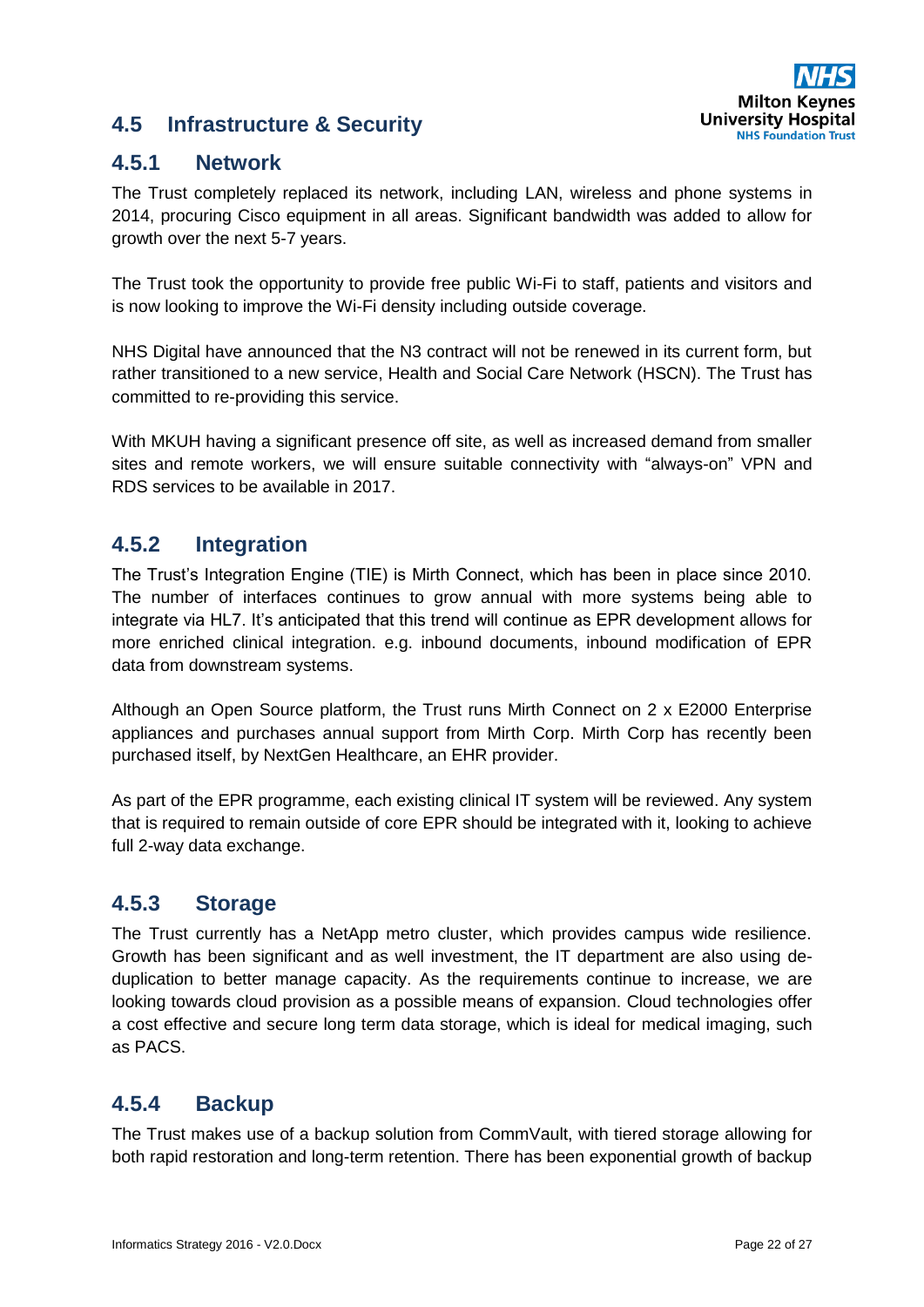

## <span id="page-22-0"></span>**4.5.5 Cyber Security**

There have been a number of high profile attacks of hospitals recently, in some cases significantly affecting clinical services. It is clear that further reasonable mitigation must be considered to protect the data the Trust currently holds.

Areas for considerations are; Firewalls, CareCERT, Virus/Ransomware mitigation, depreciation of generic accounts, Building management access, CCTV on IP, Whitelisting of software, Non domain devices firewalled etc, usb restrictions.

The Trust will investigate virtual smartcards and other systems, to allow staff to use the most efficient form of authentication to allow access to national infrastructure.

## <span id="page-22-1"></span>**5. When do we plan to introduce these changes?**

## <span id="page-22-2"></span>**5.1 Roadmap**

The Trust roadmap can be seen on the next page: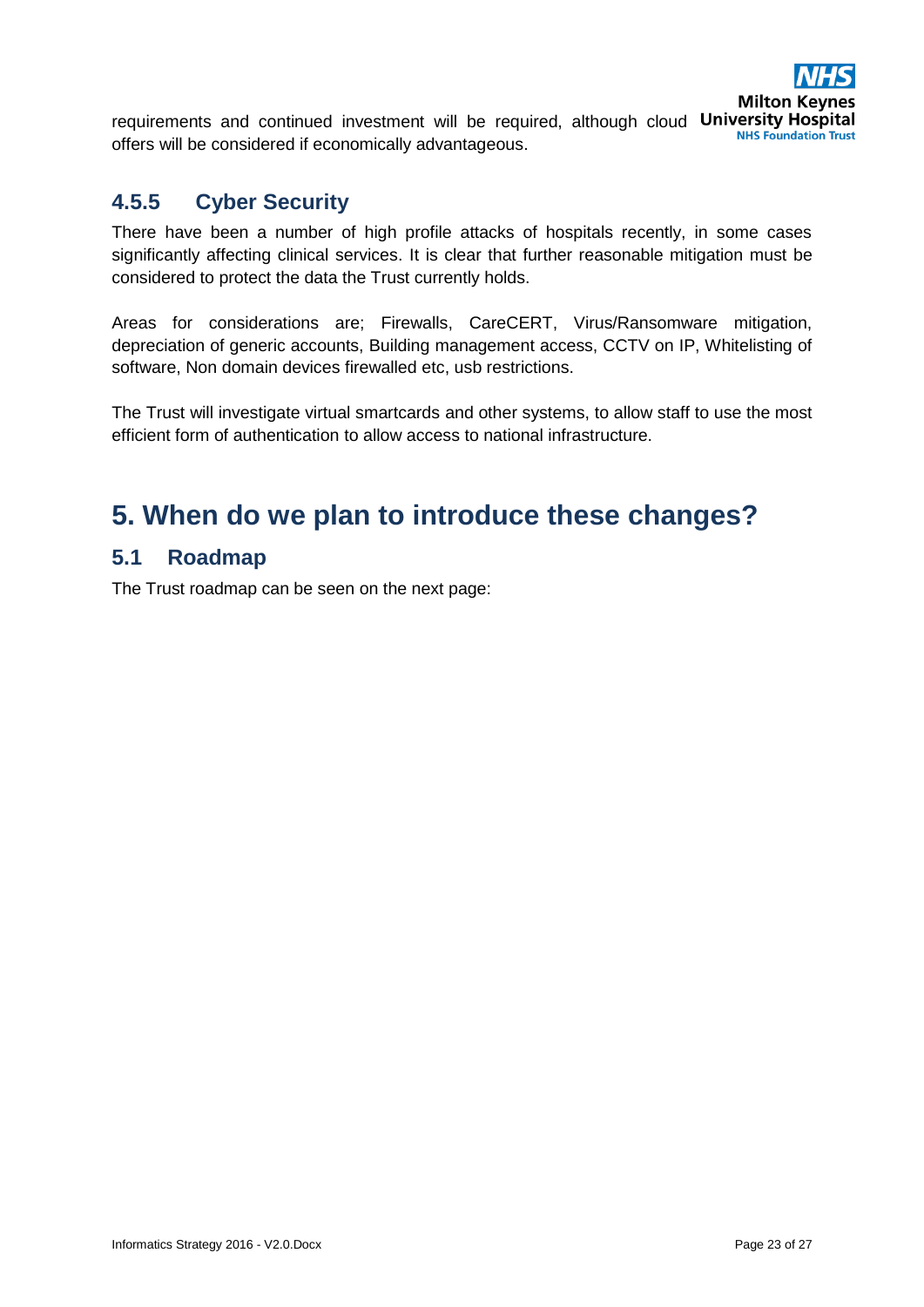#### Trust Roadmap





This roadmap will be regularly updated to reflect emerging priorities (for example, priorities associated with the BLMK STP and any projects approved under the Global Digital Exemplar Fast Follower Programme).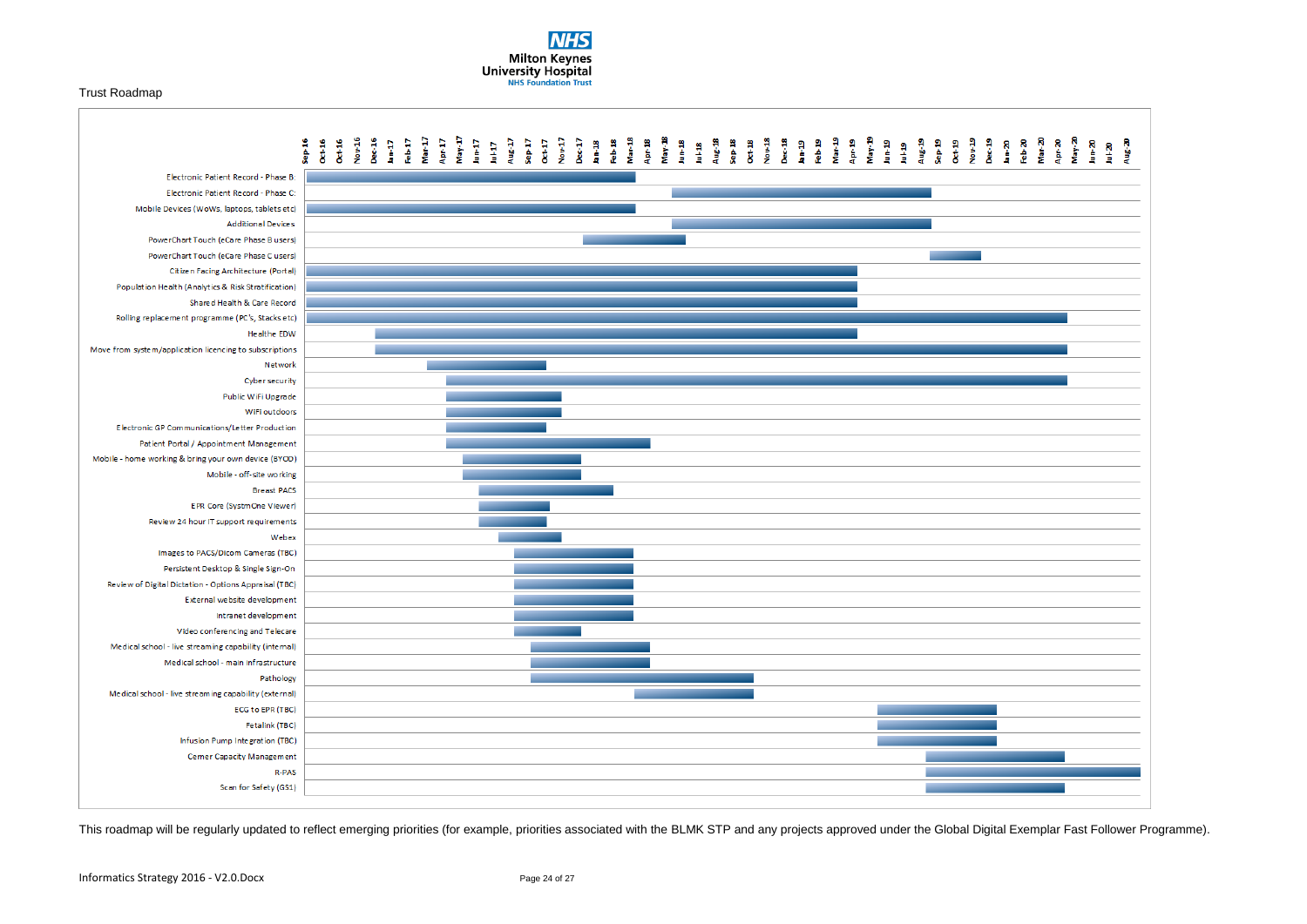

# <span id="page-24-0"></span>**6. Supporting Information**

## <span id="page-24-1"></span>**6.1 Digital Maturity Index**

The Digital Maturity Assessment measures, through self-assessment the extent to which healthcare services in England are supported by the effective use of digital technology. The Trust assessed itself at the beginning of 2016 as follows:



## <span id="page-24-2"></span>**6.2 Staffing**

The IT department currently provides support between 08:00 and 17:00 and has a single technician on call outside of these times. There is some demand for specialist skills sets outside of normal working hours, as we will consider if running multiple groups of on call, similar to the groups available in hours. E.g. Support, Engineering, Back Office, Development, Integration. The expectation is that there will be a single STP solution to extended availability hours that will over time lead to a shared technical resource.

## <span id="page-24-3"></span>**6.3 Finance**

Projected 2016/17 turnover for the Trust is £205,993,000. The IT budget is 0.89% of this value (IT pay and non-pay only). Including non-recurrent income that IT currently generates, this value equals 0.86%. This percentage is low by industry standards.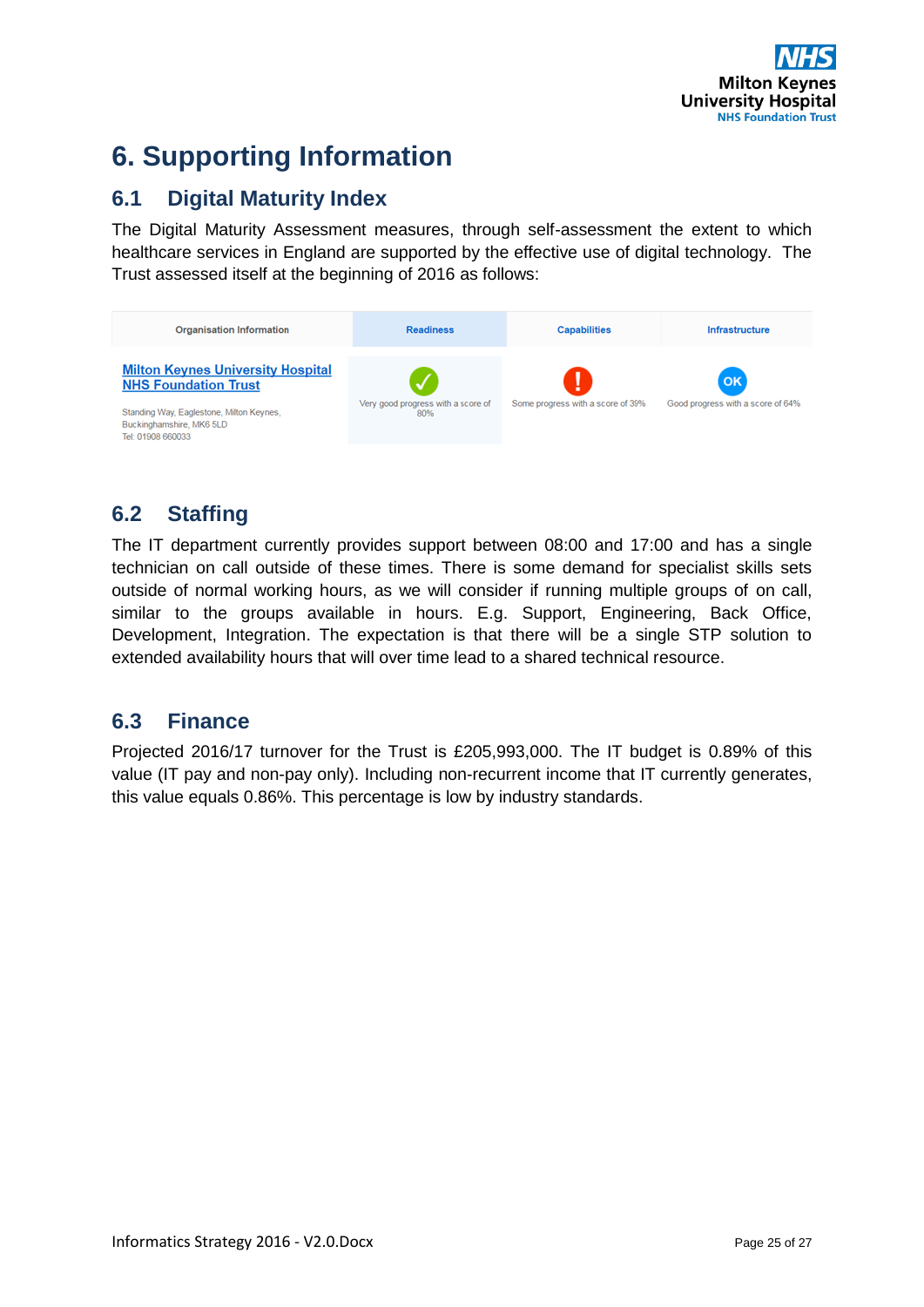**NHS Milton Keynes**<br>University Hospital<br>NHS Foundation Trust

# <span id="page-25-0"></span>**7. Glossary**

| <b>Abbreviation</b> | <b>Description</b>                                          |
|---------------------|-------------------------------------------------------------|
| A&E                 | <b>Accident and Emergency</b>                               |
| <b>AHP</b>          | <b>Allied Health Professionals</b>                          |
| <b>AHSN</b>         | Academic Health Science Network (Oxford AHSN)               |
| BI                  | Business Intelligence system                                |
| <b>BLMK</b>         | Beds Luton and Milton Keynes                                |
| CCG                 | <b>Clinical Commissioning Group</b>                         |
| <b>CRS</b>          | <b>NHS Care Record Service</b>                              |
| <b>CQUIN</b>        | Commissioning for Quality and Innovation                    |
| <b>EDM</b>          | Electronic Document Management (scanned paper records)      |
| <b>EPR</b>          | <b>Electronic Patient Record</b>                            |
| <b>GP</b>           | <b>General Practitioner</b>                                 |
| HL7                 | <b>Health Level 7</b>                                       |
| <b>HRG</b>          | <b>Health Resource Group</b>                                |
| <b>HSCIC</b>        | Health and Social Care Information Centre (now NHS Digital) |
| <b>HSCN</b>         | <b>Health and Social Care Network</b>                       |
| IT.                 | Information Technology                                      |
| <b>ITIL</b>         | Information Technology Infrastructure Library               |
| <b>LDR</b>          | <b>Local Digital Roadmap</b>                                |
| N3                  | <b>New NHS Network</b>                                      |
| <b>NIB</b>          | <b>National Health Board</b>                                |
| <b>NHS</b>          | <b>National Health Service</b>                              |
| <b>NHS Digital</b>  | NHS Digital (formally HSCIC)                                |
| <b>NPfIT</b>        | (NHS) National Programme for Information Technology         |
| <b>PACS</b>         | Picture Archiving and Communication System (Digital Images) |
| <b>SCR</b>          | <b>Summary Care Record</b>                                  |
| <b>STP</b>          | Sustainability and Transformation Plan                      |
| <b>TTO</b>          | "To Take Out" (Drugs provide to a patient on discharge)     |